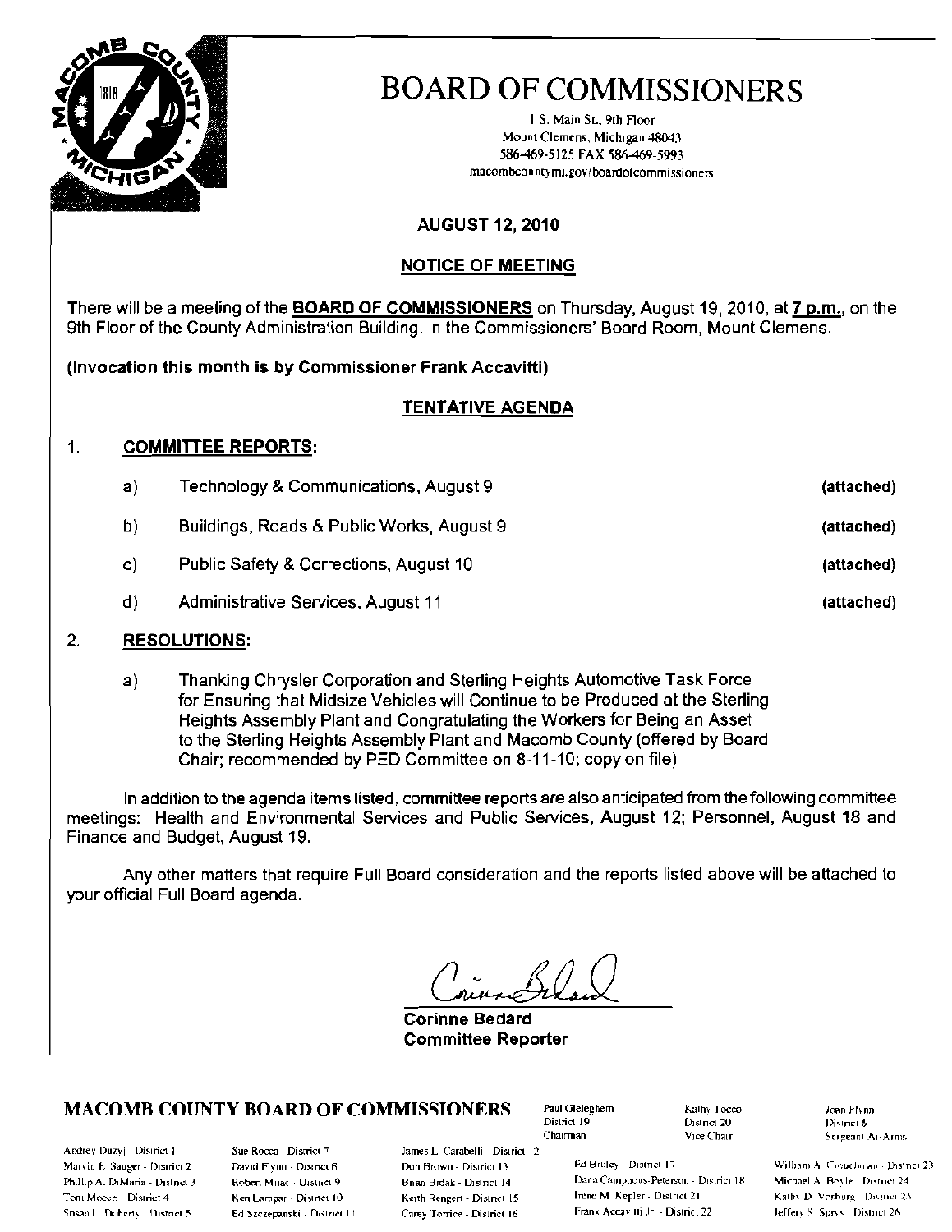

I S. Main St., 9th Roor Mount Clemens, Michigan 48043 586-469-5125 FAX 586-469-5993 macombcountymi.gov/boardofcommissioners

TO: BOARD OF COMMISSIONERS

FROM: FRANK ACCAVITTI, JR., CHAIR TECHNOLOGY AND COMMUNICATIONS COMMITTEE

#### RE: RECOMMENDATION FROM TECHNOLOGY AND COMMUNICATIONS COMMITTEE MEETING OF AUGUST 9, 2010

At a meeting of the Technology and Communications Committee, held Monday, August 9, 2010, the following recommendation was made and is being forwarded to the Full Board for approval:

## 1. COMMITTEE RECOMMENDATION - MOTION (SEE ATTACHED)

A MOTION WAS MADE BY SZCZEPANSKI, SUPPORTED BY SPRYS, TO RECOMMEND THAT THE BOARD OF COMMISSIONERS APPROVE THE FOLLOWING MISCELLANEOUS DEPARTMENT REQUESTS:

ENTER INTO A MAINTENANCE CONTRACT WITH GENESIS SYSTEM INTEGRATION IN SUPPORT OF AUDIO/VIDEO AND VIDEO CONFERENCING TECHNOLOGIES FOR THE 42<sup>ND</sup> DISTRICT COURT FORAN INITIAL COST NOTTO EXCEED \$2,250; FUNDING IS AVAILABLE IN THE IT MAINTENANCE FUND;

1,900 MICROSOFT EXCHANGE E-MAIL LICENSES AT A COST NOT TO EXCEED \$53,527: FUNDING IS AVAILABLE IN THE IT GENERAL FUND;

TWO LAPTOP COMPUTERS FOR THE IT DEPARTMENT AT A COST NOT TO EXCEED \$2,075.10; FUNDING IS PROVIDED FROM THE IT CAPITAL FUND;

TWO SCANNERS FOR THE PROSECUTOR'S OFFICE AT ACOST NOT TO EXCEED \$1 ,797.84; FUNDING IS PROVIDED FROM THE IT CAPITAL FUND;

ONE LASER JET PRINTER AND ONE LAPTOP COMPUTER FOR THE PROSECUTOR'S OFFICE AT A COST NOT TO EXCEED \$3,183.84; FUNDiNG IS AVAILABLE IN THE VICTIM RIGHTS TECHNOLOGICAL GRANT; AND

ENTER INTO A MAINTENANCE CONTRACT WITH GENESIS SYSTEM INTEGRATION IN SUPPORT OF AUDIONIDEO AND VIDEO CONFERENCING TECHNOLOGIES FOR THE OFFICE OF THE SHERIFF AT AN INITIAL COST NOT TO EXCEED \$2,250; FUNDING is AVAILABLE IN THE IT MAINTENANCE FUND.

#### THE MOTION CARRIED.

A MOTION TO ADOPT THE COMMITTEE REPORT WAS MADE BY CHAIR ACCAVITTI, SUPPORTED BY ViCE CHAIR BOYLE.

## $\textbf{MACOMB COUNITY BOARD OF COMMISSIONERS}$  Paul Gieleghem  $\begin{array}{ccc} \textbf{Kathy Tocov} & \textbf{Xcaty Tocov} \end{array}$  District  $\begin{array}{ccc} \textbf{Sot} & \textbf{Dot} & \textbf{Dot} \ \textbf{Dot} & \textbf{Dot} & \textbf{Dot} \ \textbf{Dot} & \textbf{Dot} & \textbf{Dot} \ \textbf{Dot} & \textbf{Dot} & \textbf{Dot} \ \textbf{Dot} & \textbf{Dot} & \textbf{Dot} \ \end{array}$

Andrey Duzyj - District 1 Sue Rocca - District 7

James L. Carabelli - District 12

Chairman

Fhillip A. DiMaria - District 3 Robert Mijac - District 9 Brian Brdak - District 14 Dana Camphous-Peterson - District 18 Michael A. Boyle - District 24 Toni Moceri - District 4 Ken Lampar - District 10 Keith Rengert - District 15 Irene M. Kepler - District 21 Kathy D. Vosburg - District 25 Susan L. Doherry - District 5 F St. Sezzepanski - District II Carey Torrice - District 16 Frank Accavitti Jr. - District 22 Jeffery S. Sprys - District 26

District 6 Vice Chair Sergeant-At-Arms

Marvin E. Sauger - District 2 David Flynn - District 8 Don Brown - District 13 Ed Bruley - District 17 William A. Crouchman - District 23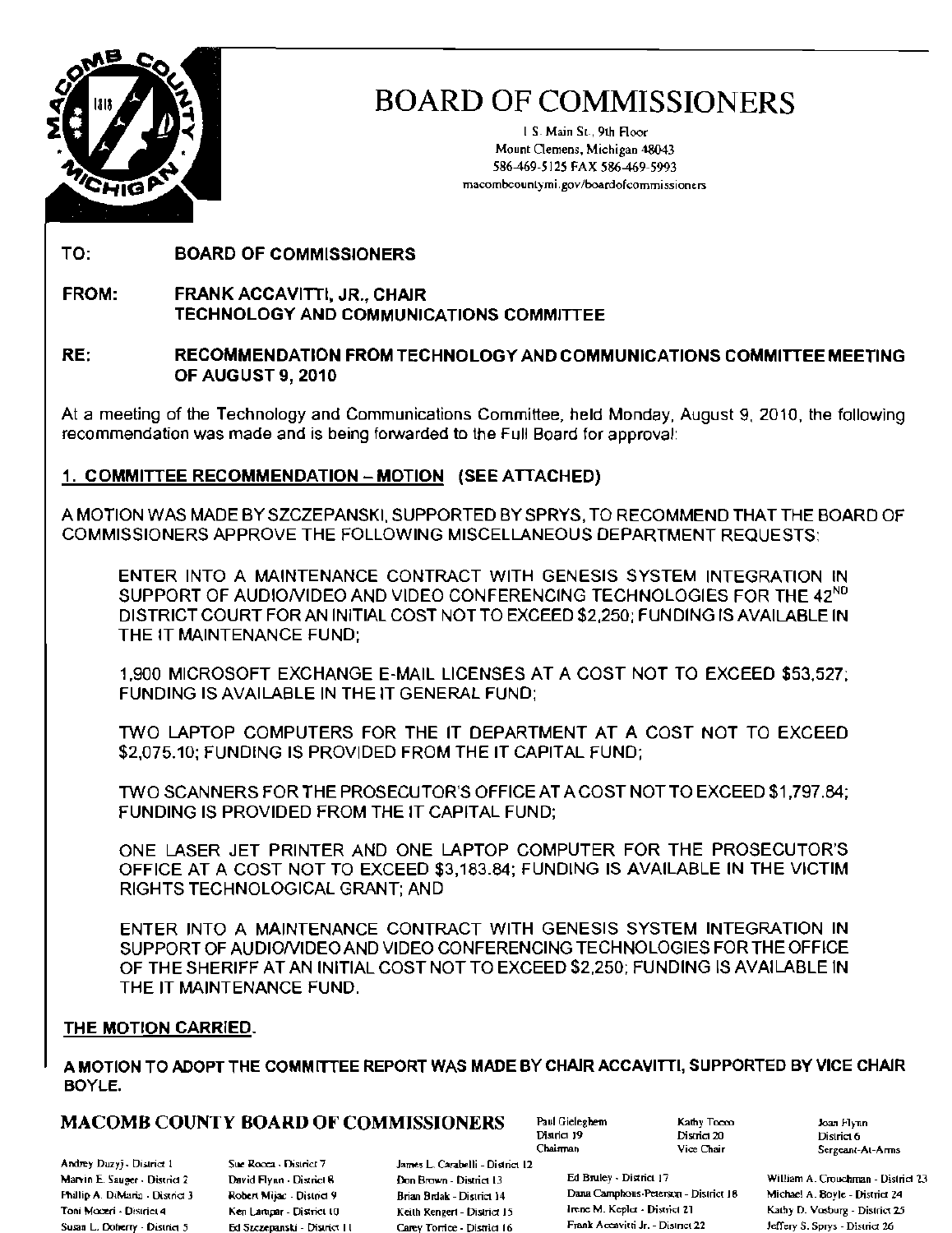RESOLUTION TO: Approve entering into a maintenance contract with Genesis System Integration in support of audio/video and video conferencing technologies for the 42nd District Court for an initial cost not to exceed \$2,250.00; funding available in the IT Maintenance Fund.

INTRODUCED BY: Commissioner Frank Accavitti, Jr., Chair, Technology and Communications **Committee** 

COMMITTEE/MEETING DATE

TAC Committee **8-9-10** A ceroved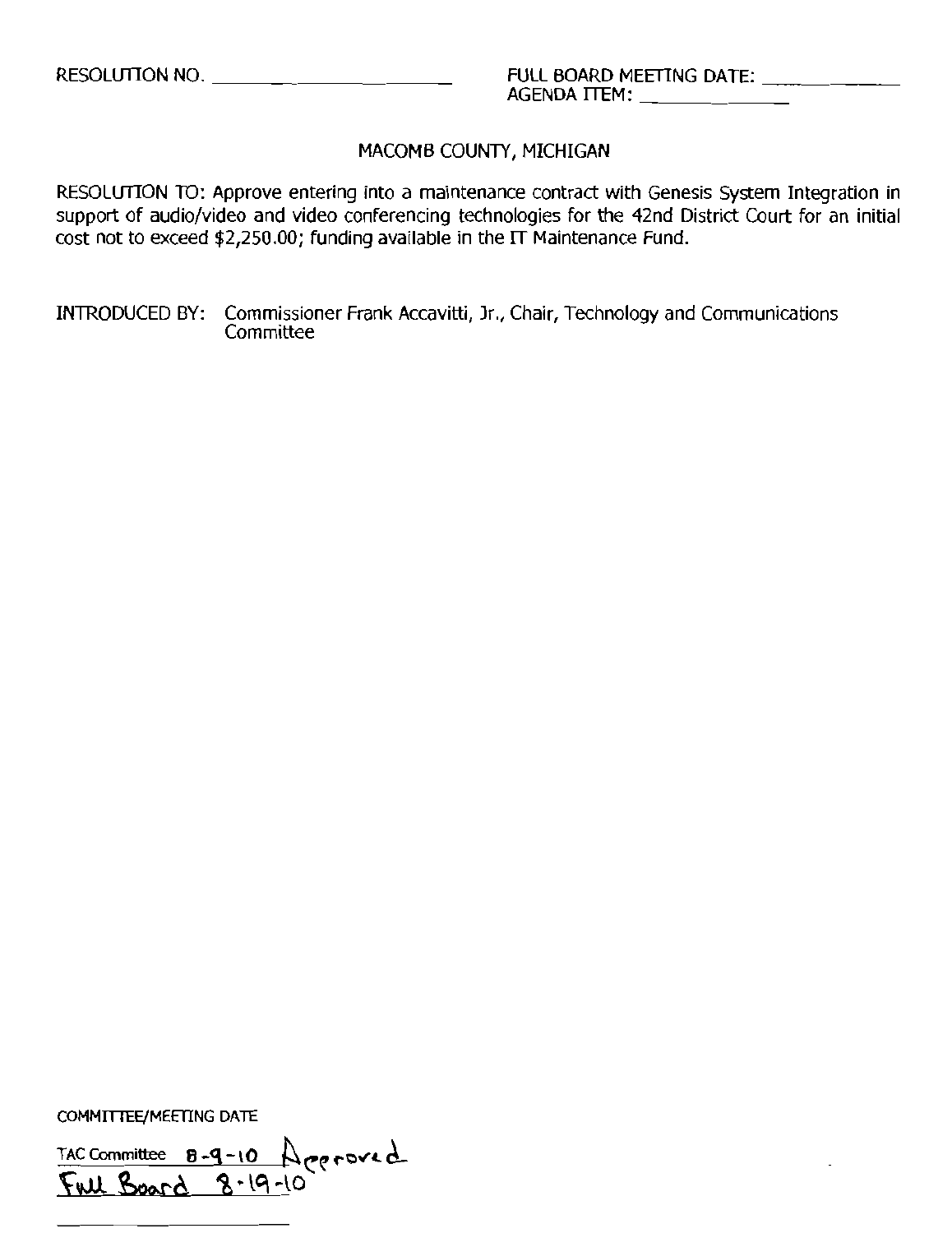RESOLUTION TO: Approve the purchase of 1,900 Microsoft Exchange E-Mail Licenses, at a cost not to exceed  $$53,527.00$ ; funding available in  $\Pi$  General Fund.

INTRODUCED BY: Commissioner Frank Accavitti, Jr., Chair, Technology and Communications **Committee** 

COMMITTEE/MEETING DATE

TAC Committee August 9, 2010  $\bigcap_{\mathcal{P} \in \mathcal{P}} \neg \circ \vee \in \Delta$ 

<u>Full Board 1-19-10</u>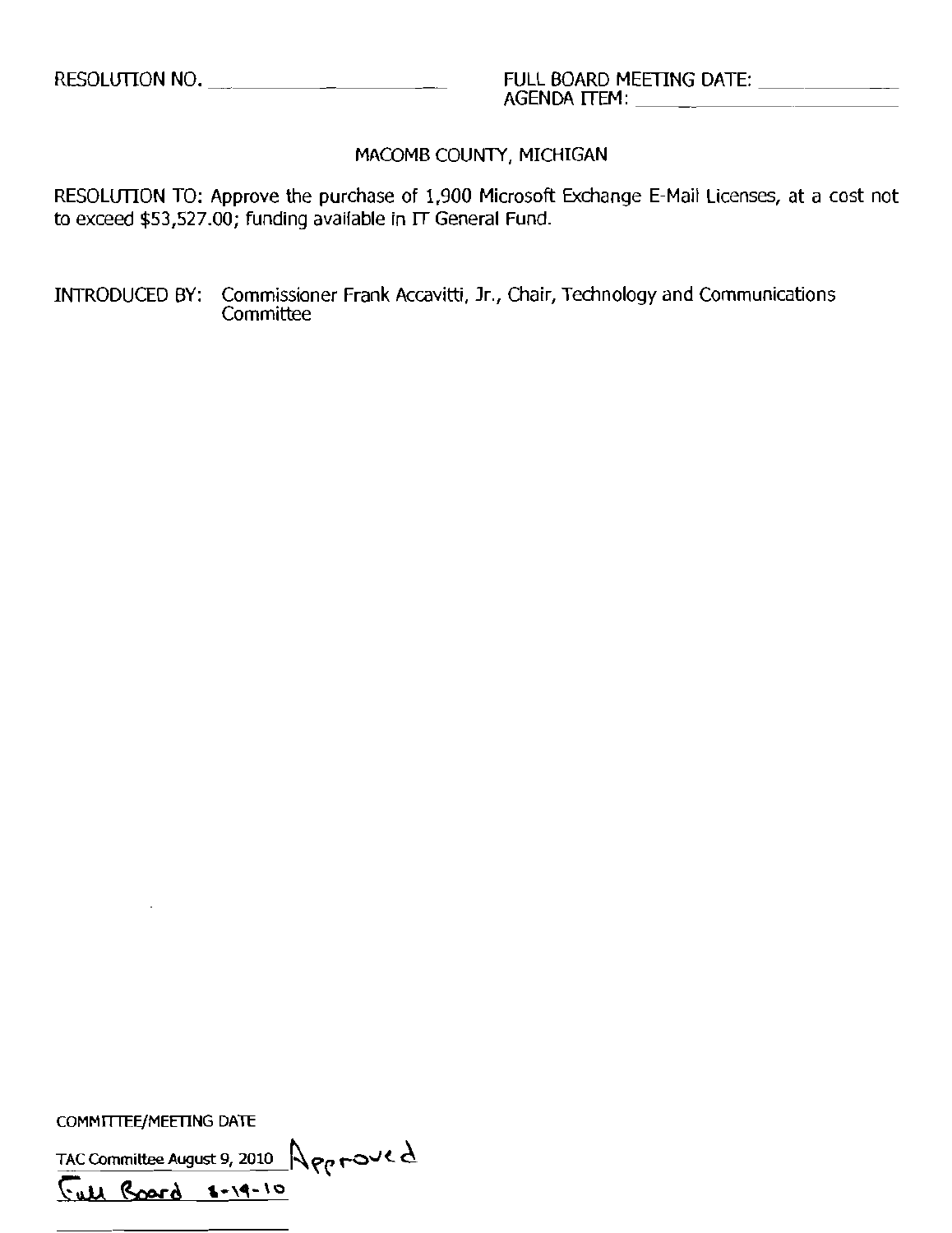#### The Rationale for Migrating the County's E-Mail System

On February 25, 2010, the Board of Commissioners approved the resolution to migrate the County's e~mail system from Novell GroupWise to Microsoft Exchange/Outlook. The resolution also allowed County-wide elected officials to choose between the recommended Microsoft Exchange/Outlook and Google Premier which was being piloted by the Clerk's Office. The change of the e~mail system was recommended because GroupWise was no longer providing the stability required of the County e-mail system and was becoming too expensive to maintain (in 2009, GroupWise had the most outages of any County system.)

Earlier this year, several options were evaluated, including upgrading from the current Novell GroupWise version 7.0 to version 8.0 or migrating to Microsoft Exchange/Outlook or Google Premier. This evaluation included interviews with several organizations that have undergone a similar process of reviewing these e-mail systems, some of which decided to go to Exchange/Outlook, others to Google; this also included a thorough review of independent industry expert evaluations of these e-mail systems. In the selection of the e-mail system for the County, the IT department considered multiple factors in addition to the identified costs for licensing. These factors induded but were not limited to:

- 1.) The maturity, stability and future of the selected e-mail application provider
- 2.) Hardware and software requirements
- 3.) Integration with the County's current IT infrastructure and software which is primarily Microsoft based
- 4.) Future plans for IT infrastructure improvements
- 5.) Training requirements
- 6.) Local hosting by the County's  $\Pi$  Department vs. hosting in the Cloud by a third party who would be responsible for the County's data. The Cloud refers to any computing services conducted outside of the County's network.
- 7.) The impact on current and future County budgets.

Each of these factors are explained below:

1.) The first of these is the maturity, stability, and future of the selected e-mail provider. GroupWise continues to lose market share as more customers migrate to other platforms, primarily Microsoft Exchange/Outlook and Google. The market for commercial e-mail is quite fragmented and competitive with several applications including GroupWise, Microsoft Exchange, Lotus Notes, Yahoo Mail, Google Mail, and several others vying for market share. Microsoft's Exchange/Outlook (the world's leading corporate e-mail platform) share of the commercial e-mail market is approximately 30%, whereas Google is currently at approximately 6%. Recently, the State of Michigan, after analyzing both the Microsoft Exchange/Outlook *(locally hosted)* and Google Premier*(Cloud only)* options, decided to migrate from GroupWise to Microsoft Exchange/Outlook. This is significant because various County systems transmit and share data with State systems. Macomb County's IT Department also participates on a state and local cross-boundary technology steeting committee formed to evaluate collaborative e-mail opportunities between state and local governments.

2.) The majority of the solutions that were reviewed (all but Groupwise 7) recommend that the operating system on each workstation be at least Windows XP. The county already owns Windows XP licenses for a majority of its workstations. There are some workstations that will need to be upgraded, replaCed, or converted to thin client to meet these requirements. This is already included in our plan for system upgrades.

In addition to e-mail, Google Premier includes additional software including chat, video chat, and office tools to compete with Microsoft Office. The county already owns Microsoft Offlre licenses. To take advantage of the some of the other Google Premier features, additional equipment will be needed. Most county workstations are not currently equipped with video cameras, microphones, speakers, sound cards, etc. To fully take advantage of the additional features there will be additional cost for this hardware as well as ensuring that the network can handle the additional audio and video traffic (which could be SUbstantial). Additional security equipment and software may also be needed to protect the County from viruses in instant messaging attachments processed outside of the County's network. Further, the County would have to adopt policies regarding the use and storage of these data. The IT Department meets regularly with all of the County departments and to date has only received a handful of requests for these additional services.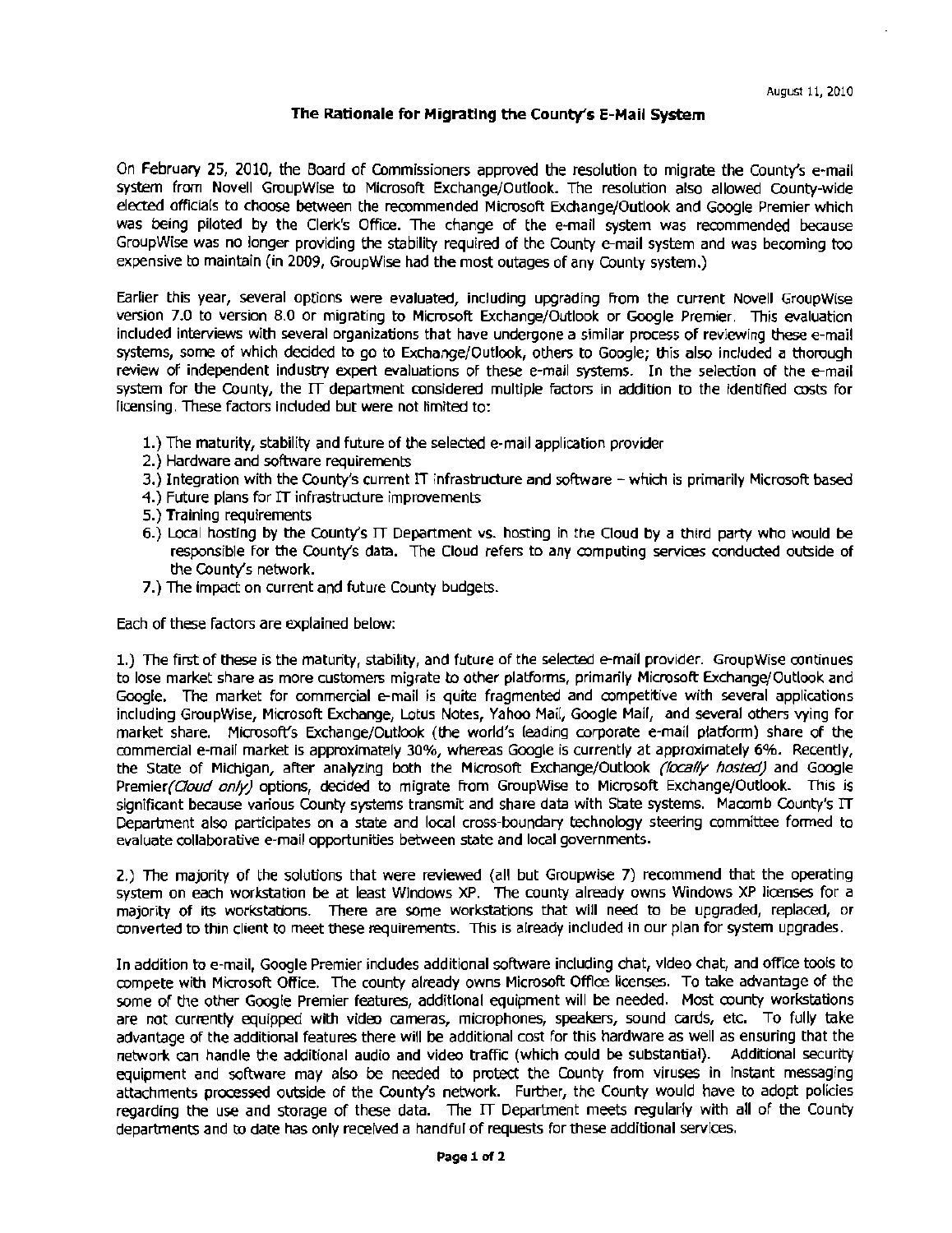3.) Another aspect considered was integration of the new e-mail system with the existing County technology infrastructure and applications. The current infrastructure is Microsoft-based with Windows servers and desktops. Approximately 300 County-wide applications work with our existing Microsoft products and have been positively tested to work with Exchange/Outlook. In order to achieve integration with Google products. the County would have to engage vendor assistance to create custom interfaces.

4.) Future plans for upgrading the County's IT infrastructure comprehend Microsoft Windows-based hardware and software. The County network foundation is rooted in Microsoft server, user directory, and file and print services. The County also has scores of custom developed applications using Microsoft development software. All County desktops are Windows-based. Plans for upgrading these services and devices, as well as those to reduce our "footprint" through virtualization and consolidation of servers, weave seamlessly into our established Windows infrastructure. Exchange/Outlook work. seamlessly with our systems and will continue to do so as we make improvements. Google products would have to be tested and potentially customized for any such integration and would complicate upgrades.

5.) Microsoft Exchange/Outlook would require less training because employees are familiar with the use of the Microsoft suite of products (Excel, Word and PowerPoint) and Exchange/Outlook is a feature that is integrated into the suite. It operates very similarly to the existing GroupWise system; users can drag and drop e-mails, create folders, and use calendars just as they do today. With Google, users have to adapt to a different interface that requires clicking check. boxes and buttons. This would lead to more in depth training and support reqUirements. Further, it should be noted that the IT staff that supports the County environment has certifications and expertise in a multitude of Microsoft products. Switching to another platform would increase the need for training or engaging outside vendors for assistance if problems should arise.

6.) The current GroupWise system, upgrading GroupWise, or migrating to Microsoft Exchange/Outlook. would require no change to the County's compliance with existing applications. All these options would be hosted in County facilities and under County employee control. Currently, Google does not offer a locally hosted e-mail application, only a cloud-based solution. This means that the County's data would be hosted offsite by a third party who would be responsible for the data. Choosing the Google option would require actions by ooth Google and the County to achieve compliance with some applications as the compliance language for some cloud-based solutions such as Google Premier is still a work-in-progress.

7.) The current one-time cost for the Microsoft Exchange/Outlook licenses is almost eqUivalent to the annual fee for the current GroupWise licenses. It is also less than one half of the annual cost for feature rich Google Premier. The County already owns the front-end license for Microsoft: Exchange/Outlook. and by purchasing the back-end licenses the County eliminates the need to pay a license fee for several years because Microsoft does not charge an annual licensing fee. The plan is to transition from GroupWlse to Microsoft Exchange/Outlook In the coming months using the eXisting funding already budgeted for GroupWise so there is no impact to the budget.

Technology is constantly changing, platforms are always improving, and compatibility between platfonns continues to advance. The IT Department regularly evaluates the technological landscape for cost-efficient solutions that improve the County's IT services. Much effort is underway in the IT industry to improve Cloud Computing security, privacy, and compatibility issues. Cloud computing will be the wave of the future, and like all technological investments, the County must be positioned to use such services once the County feels comfortable with the maturtty level of those services. IT continues to research, monitor, and evaluate new developments in Cloud computing. In fact, staff members do professional presentations on this SUbject. Future recommendations for usage of the Cloud will be made at the appropriate time to ensure the security of the County's network, its data, and the services it provides.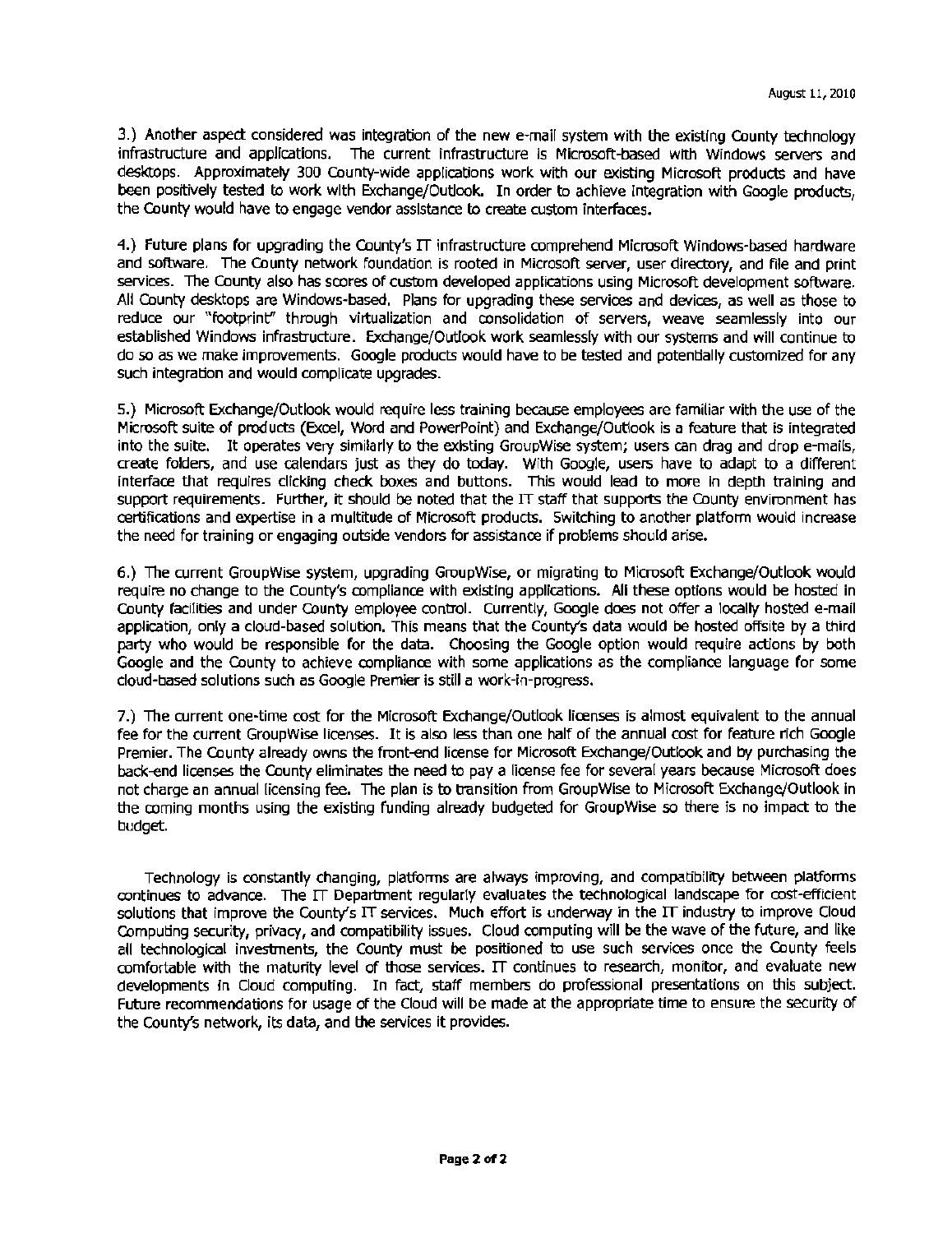| Current System - GroupWise 7                           |               | 2010                    | 2011                                                      | 2012                                     | 2013         | 2014         | 2015         | Totals                  |
|--------------------------------------------------------|---------------|-------------------------|-----------------------------------------------------------|------------------------------------------|--------------|--------------|--------------|-------------------------|
| Annual Cost for 2100 licenses<br>at \$23.76/lcense     |               | 48,896.00               | 52,390.80                                                 | Includes 5% annual increase<br>55,010.34 | 57,760.88    | 60,648.90    | 63,681.34    | 336, 366.24             |
|                                                        | Totate        | 48,896.00               | 52,390.80                                                 | 55,010.34                                | 57,760.86    | 60,648.90    | 63,681.34    | 336, 368.24             |
| GroupWise 8                                            |               | 2010                    | 2011                                                      | 2012<br>Includes S% annual increase      | 2013         | 2014         | 2015         | Totals                  |
| Annual Cost for 2100 licenses<br>at \$23.76/license    |               | 48,608.00               | 52,390.80                                                 | 55,010.34                                | 57,760.86    | 60,648.90    | 63,661.34    | 336, 388.24             |
|                                                        | <b>Totals</b> | 48,896.00               | 52,390.80                                                 | 55,010.34                                | 57,780.88    | 60,648.90    | 63,681.34    | 338,388.24              |
| Exchange                                               |               | 2010                    | 2011<br>Reflects Stete Volume Licensing Agreement Pricing | 2012                                     | 2013         | 2014         | 2015         | <b>Totals</b>           |
| One Time Cost for 1900 Ilcenses*<br>at \$28,03/license |               | 53,257.00               | 0.00                                                      | 0.00                                     | 0.00         | 0.00         | 0.00         | 53,257.00               |
| Migration Tool at \$18.82/mailbox                      |               | 39,522.00               | 0.00                                                      | 0.00                                     | 0.00         | 0.00         | 0.00         | 39,522.00               |
| <b>Migration Services</b>                              | <b>Totale</b> | 22,500.00<br>115,279.00 | 0,00<br>0.00                                              | 0.00<br>0.00                             | 0,00<br>0,00 | 0.00<br>0.00 | 0.00<br>0.00 | 22,500.00<br>115,279.00 |
| <b>Google Omell</b>                                    |               | 2010                    | 2011                                                      | 2012                                     | 2013         | 2014         | 2015         | <b>Totals</b>           |
| Annual Cost for 2100 Itcenses                          |               | 52,500.00               | 55,125,00                                                 | Includes 5% annual increase<br>57,861,25 | 60,775.31    | 83,814.08    | 87,004.78    | 357,100.42              |
| at \$25.00/license**<br>Migration Services***          |               | 500.00                  | 0.00                                                      | 0.00                                     | 0.00         | 0.00         | 0.00         | 500.00                  |
|                                                        | <b>Totals</b> | 53.000.00               | 55,125.00                                                 | 57,881.25                                | 80,775.31    | 63,814.00    | 67,004.78    | 367,600.42              |
| <b>Google Premier****</b>                              |               | 2010                    | 2011                                                      | 2012<br>Includes 5% annual increase      | 2013         | 2014         | 2015         | Totala                  |
| Annual Cost for 2100 lloenses                          |               | 121,800.00              | 127,890.00                                                | 134,284.50                               | 140,998,73   | 148,048.66   | 155,451.09   | 828,472.98              |
| et \$58.00/licanse<br>Migration Services***            |               | 500.00                  | 0.00                                                      | 0.00                                     | 0.00         | 0.00         | 0,00         | 500.00                  |
|                                                        | Totals        | 122,300.00              | 127.890.00                                                | 134, 284, 50                             | 140,996.73   | 148,048.66   | 155,451.09   | 828.972.98              |

Updated E-mail System Pricing as of July 16, 2010

| Microsoft does not require licenses for shared mailboxes.                                                                                                         |
|-------------------------------------------------------------------------------------------------------------------------------------------------------------------|
| <sup>144</sup> Cost is for Postini Security Product per user per year; pricing for usage of Gmail with the County's domain and support is still being determined. |
| [***Includes mail and calendar only. Tasks, notes, and distribution lists would be at \$225.00/hour additional to numbers above                                   |
| ‡****Includes Google Calender, Apps (Word Processor, Spreedsheel, Presnetation,) Instant Messeging, Video Conferencing, Sites                                     |
|                                                                                                                                                                   |

| The IT Team that worked on this report: Stephen Yellck, CISSP; Security Administrator, Security Impact and Requirements |
|-------------------------------------------------------------------------------------------------------------------------|
| Ariene Zdybel; Analyst/Programmer; Applications and Training Impact and Requirements                                    |
| Eric Chmielewski: Systems Technician: Desktop Impact and Requirements                                                   |
| David King: Network Specialist: Platform Impact and Regulrements                                                        |
| Thomas Hang; Network Specialist; Mobile Devices Impact and Requirements                                                 |
| David Pearce: Project Manager: Network Impact and Requirements                                                          |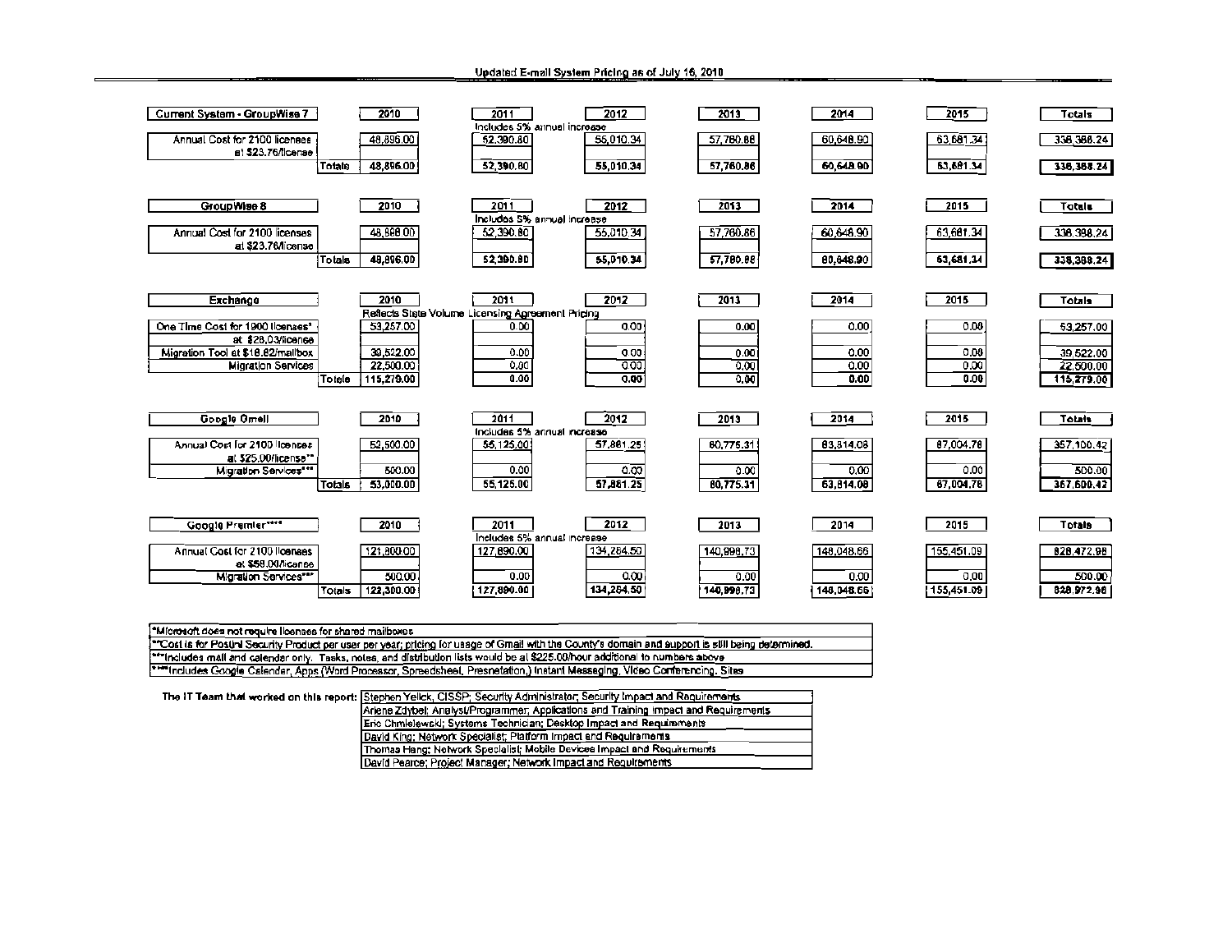

Email Plactorin Price Comparison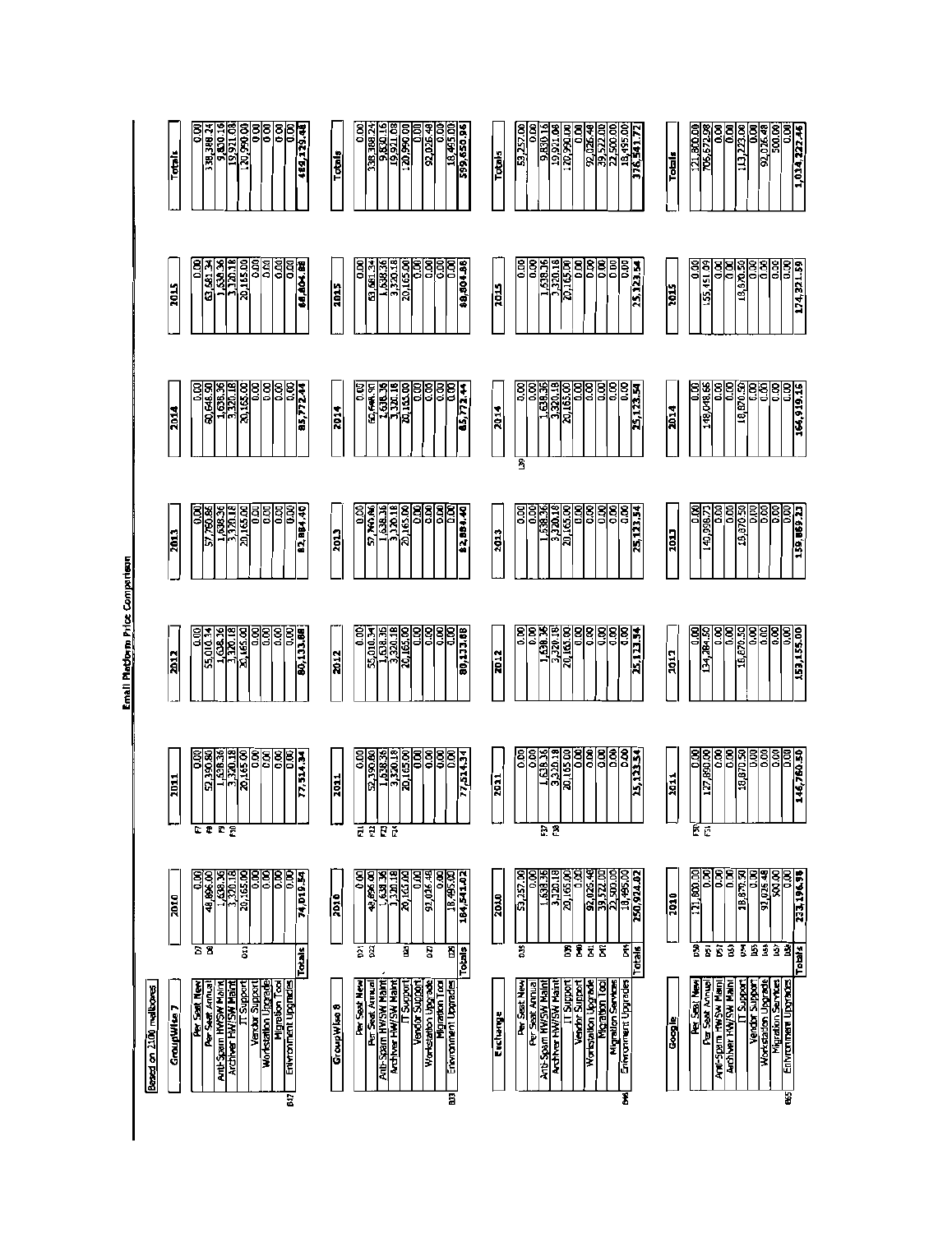AGENDA ITEM: \_

MACOMB COUNTY, MICHIGAN

RESOLUTION TO: Approve the purchase of two (2) Laptop Computers for the IT Department at a cost not to exceed \$2,075.10 funding is provided from the  $\Pi$  Capital Fund.

INTRODUCED BY: Commissioner Frank Accavitti, Jr., Chair, Technology and Communications **Committee** 

COMMITTEE/MEETING DATE

TAC Committee August 9, 2010 POPPOVLD  $\sum_{i=1}^n 1$  *R* ..., **B**  $\sim$  **19** - 10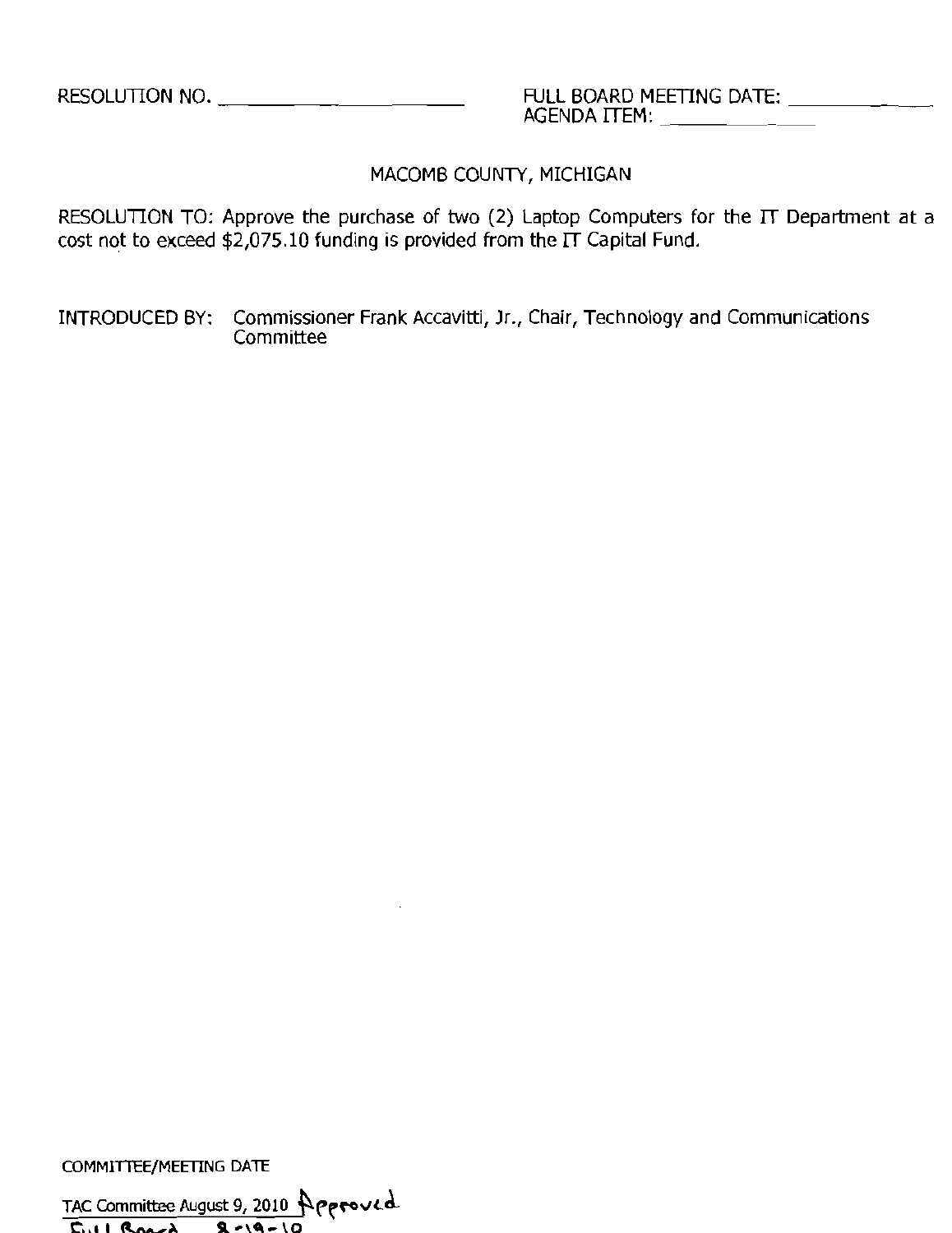RESOLUTION TO: Approve the purchase of two (2) Scanners for the Prosecutor's Office at a cost not to exceed \$1,797.84 funding is provided from the IT Capital Fund.

INTRODUCED BY: Commissioner Frank Accavitti, Jr., Chair, Technology and Communications Committee

COMMITTEE/MEETING DATE

TAC Committee August 9, 2010 Aggroued  $\sqrt{5.41 \cdot 8.06r}$  8-19-10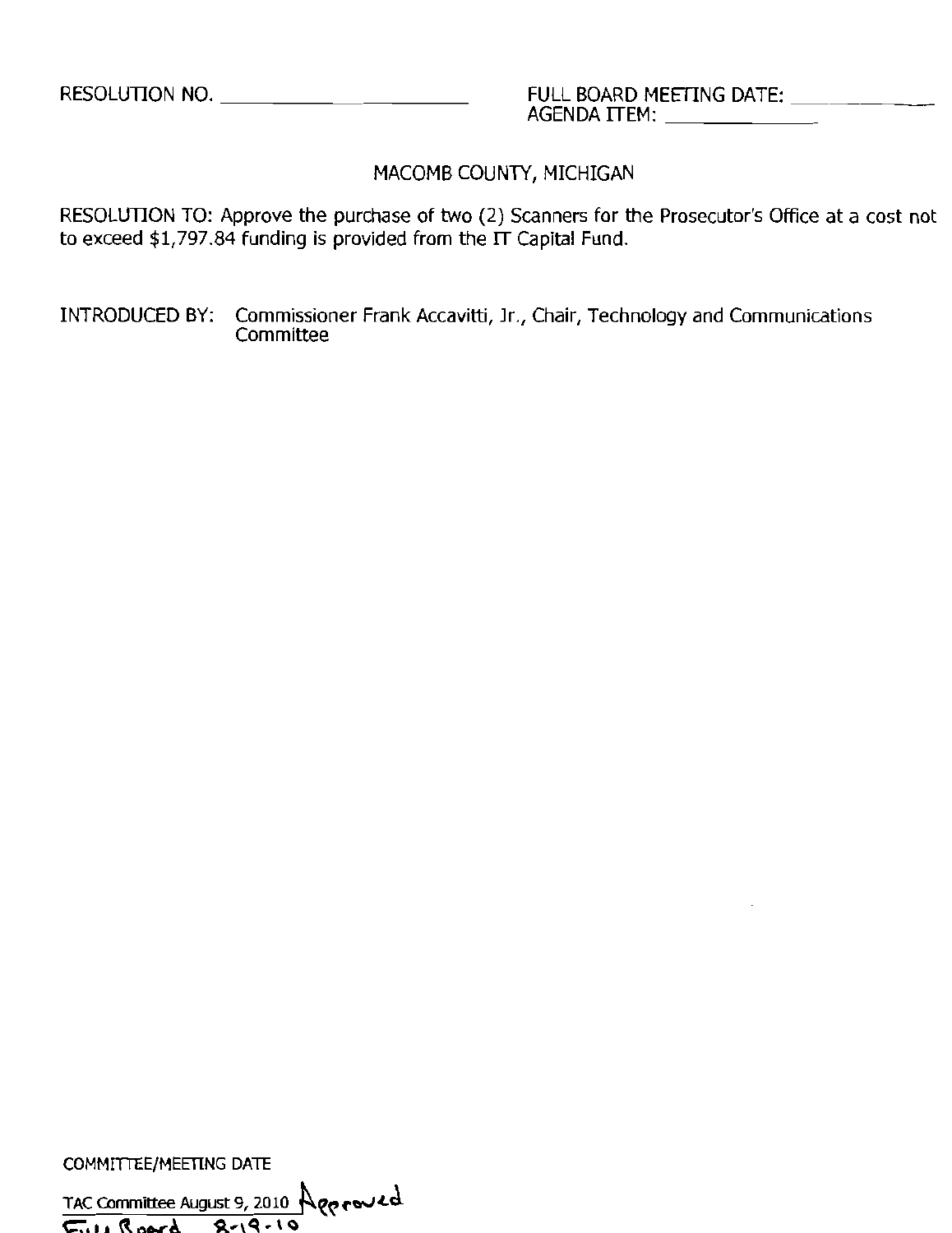RESOLUTION TO: Approve the purchase of one (1) Laser Jet printer and (1) Laptop Computer for the Prosecutor's Office at a cost not to exceed \$3,183.84; funding available in the Victim Rights Technological Grant.

INTRODUCED 8Y: Commissioner Frank Accavitti, Jr., Chair, Technology and Communications **Committee** 

COMMITTEE/MEETING DATE

 $TAC$  Committee  $g-q-10$  Agenove d  $\overline{F}$ ull  $\overline{g}$ oar  $d = 2.19.10$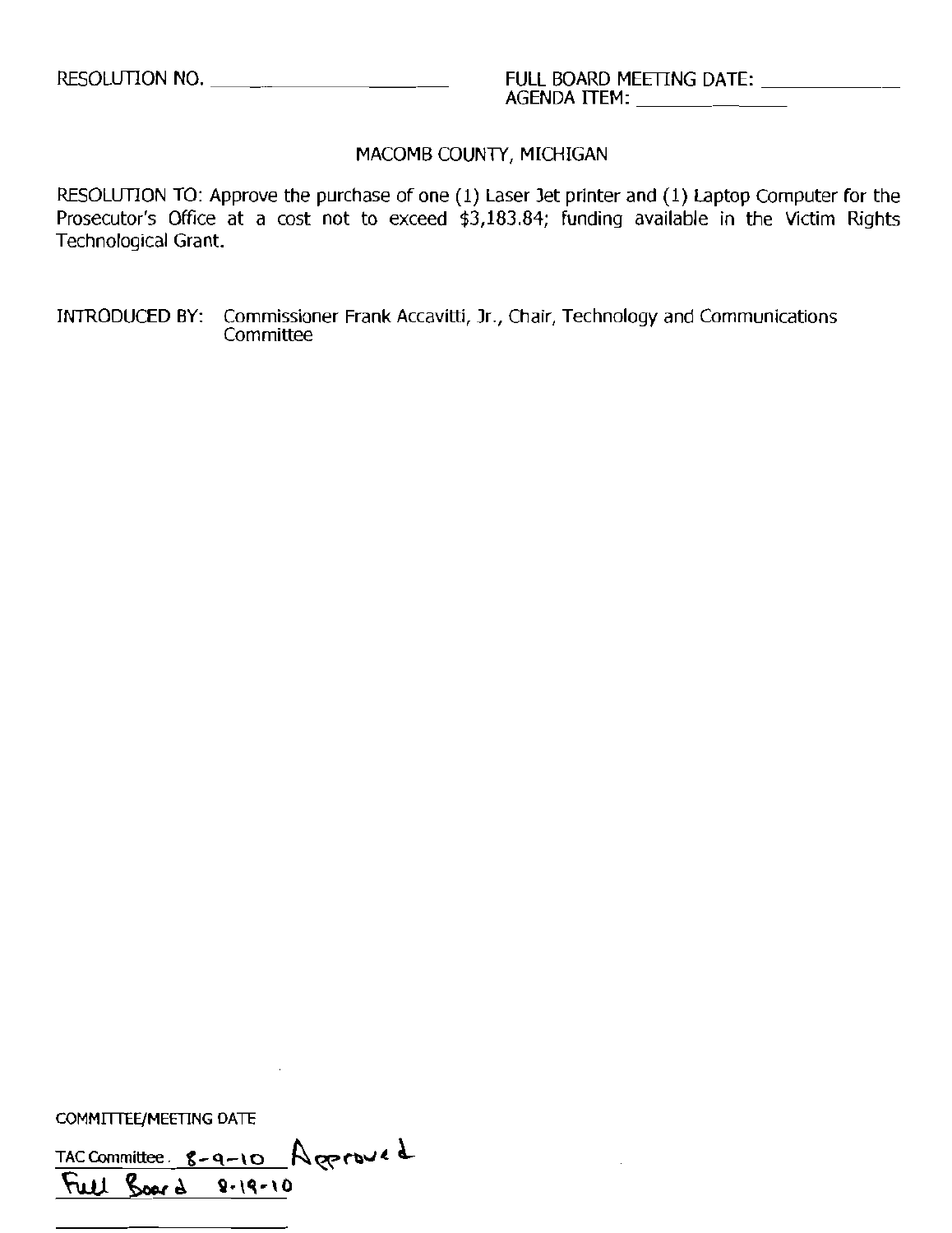RESOLlJTION TO: Approve entering into a maintenance contract with Genesis System Integration in support of audio/video and video conferencing technologies for the Office of the Sheriff at an initial cost not to exceed \$2,250.00; funding available in the IT Maintenance Fund.

INTRODUCED BY: Commissioner Frank Accavitti, Jr., Chair, Technology and Communications Committee

COMMITTEE/MEETING DATE

 $TAC$  Committee  $8-9-10$   $\bigwedge_{P} 6$   $\bigwedge_{P} 4$ 8-9-10<br>8-19-10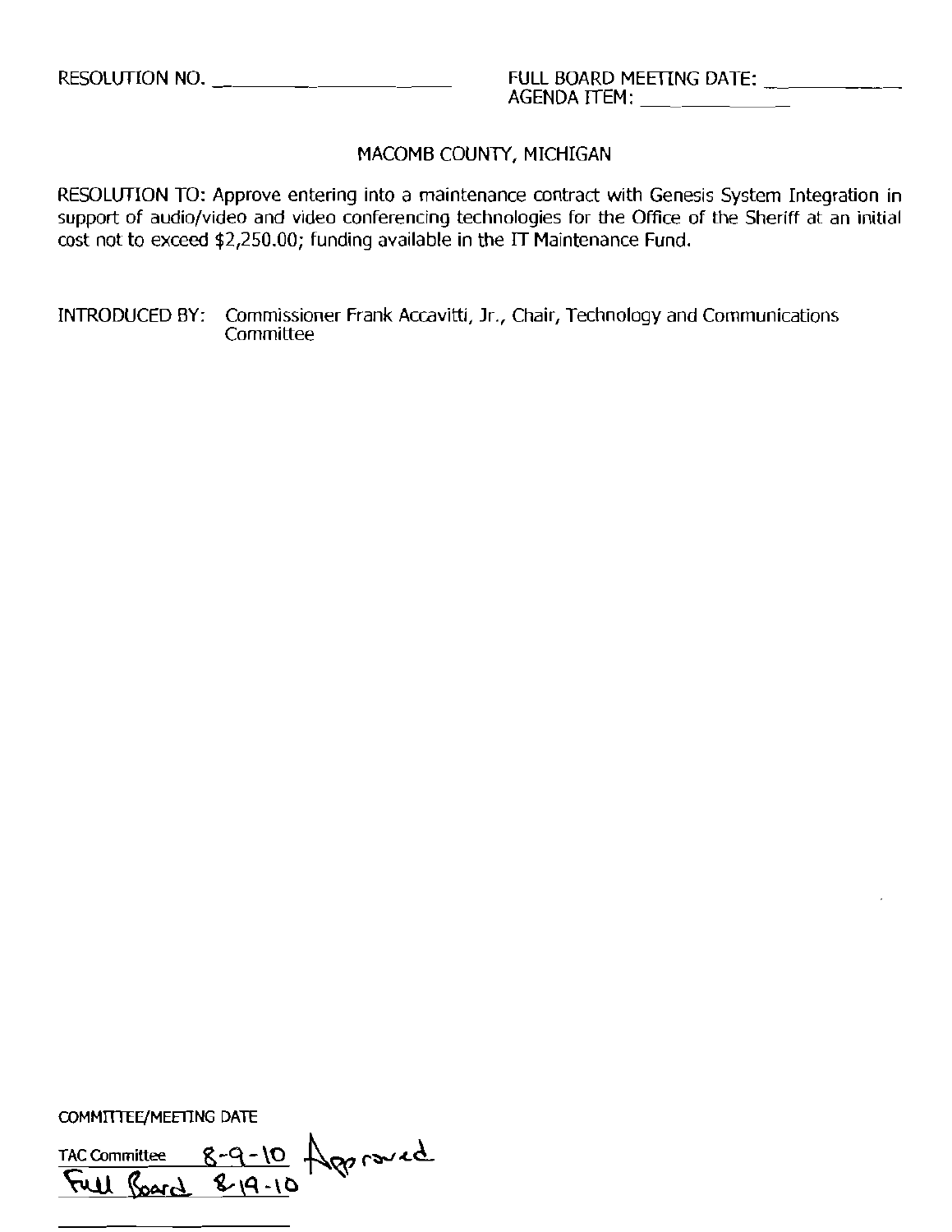

I S. Main St., 9th Floor Mount Clemens, Michigan 48043 586-469-5125 FAX 586-469·5993 macombcountymi.gov/boardofcommissioners

August 9, 2010

## TO: BOARD OF COMMISSIONERS

FROM: ANDREY DUZYJ, CHAIR BUILDINGS, ROADS AND PUBLIC WORKS COMMITTEE

RE: RECOMMENDATIONS FROM BUILDINGS, ROADS AND PUBLIC WORKS COMMITTEE MEETING OF AUGUST 9, 2010

At a meeting of the Buildings, Roads and Public Works Committee, held Monday, August 9, the following recommendalions were made and are being forwarded to the Full Board for approval:

## 1. COMMITTEE RECOMMENDATION - MOTION (SEE ATTACHED)

A MOTION WAS MADE BY SZCZEPANSKI, SUPPORTED BY DOHERTY, TO RECOMMEND THAT THE BOARD OF COMMISSIONERS AUTHORIZE PAYMENT OF THE FOLLOWING INVOICE:

| <b>JAIL KITCHEN RENOVATION</b> | <b>BRAUN CONSTRUCTION</b> | \$128,303.61 |
|--------------------------------|---------------------------|--------------|
|                                | <b>GROUP</b>              |              |

FURTHER, FUNDS ARE AVAILABLE IN THE CAPITAL BUDGET.

## THE MOTION CARRIED.

## 2. COMMITTEE RECOMMENDATION - MOTION (SEE ATTACHED)

A MOTION WAS MADE BY SZCZEPANSKI. SUPPORTED BY DOHERTY, TO RECOMMEND THAT THE BOARD OF COMMISSIONERS APPROVE THE LOW BID SUBMITTED BY SEAL ALL WATERPROOFING COMPANY, INC., IN THE AMOUNT OF \$65,000, FOR THE COURT BUILDING PLAZA DECK RESURFACING; FUNDS ARE AVAILABLE IN THE CAPITAL BUDGET. THE MOTION CARRIED.

## **MACOMB COUNTY BOARD OF COMMISSIONERS** Paul Gieleghem  $\frac{\text{Kathy Toco}}{\text{Disufat } 19}$  and  $\frac{\text{Kathy Toco}}{\text{Disufat } 20}$

Andrey Duzyj - District 1 Sue Rocca - District 7

James L. Carabelli - District 12

Chairman

District 20<br>Vice Chair

Marvin E. Sauger - District 2 David Flynn - District 8 Don Brown - District 13 Ed Bruley - District 17 William A. Crouchman - District 23 Phillip A. DiMaria - District 3 Rohert Mijac - District 9 Brian Bruak - District 14 Dana Camphous Peterson - District 18 Michael A. Boyle - District 24 Toni Moceri - District 4 Ken Lampur - District 10 Kerth Rengert - District 15 Irene M. Kepler - District 21 Kathy D. Vosburg - District 25 Susan L. Doherty - District 5 Ed Szczepanski - District 11 Catey Torrice - District 16 Frank Accavitti Jr. - District 22 JelTery S. Sprys - District 26

Sergeant-At-Arms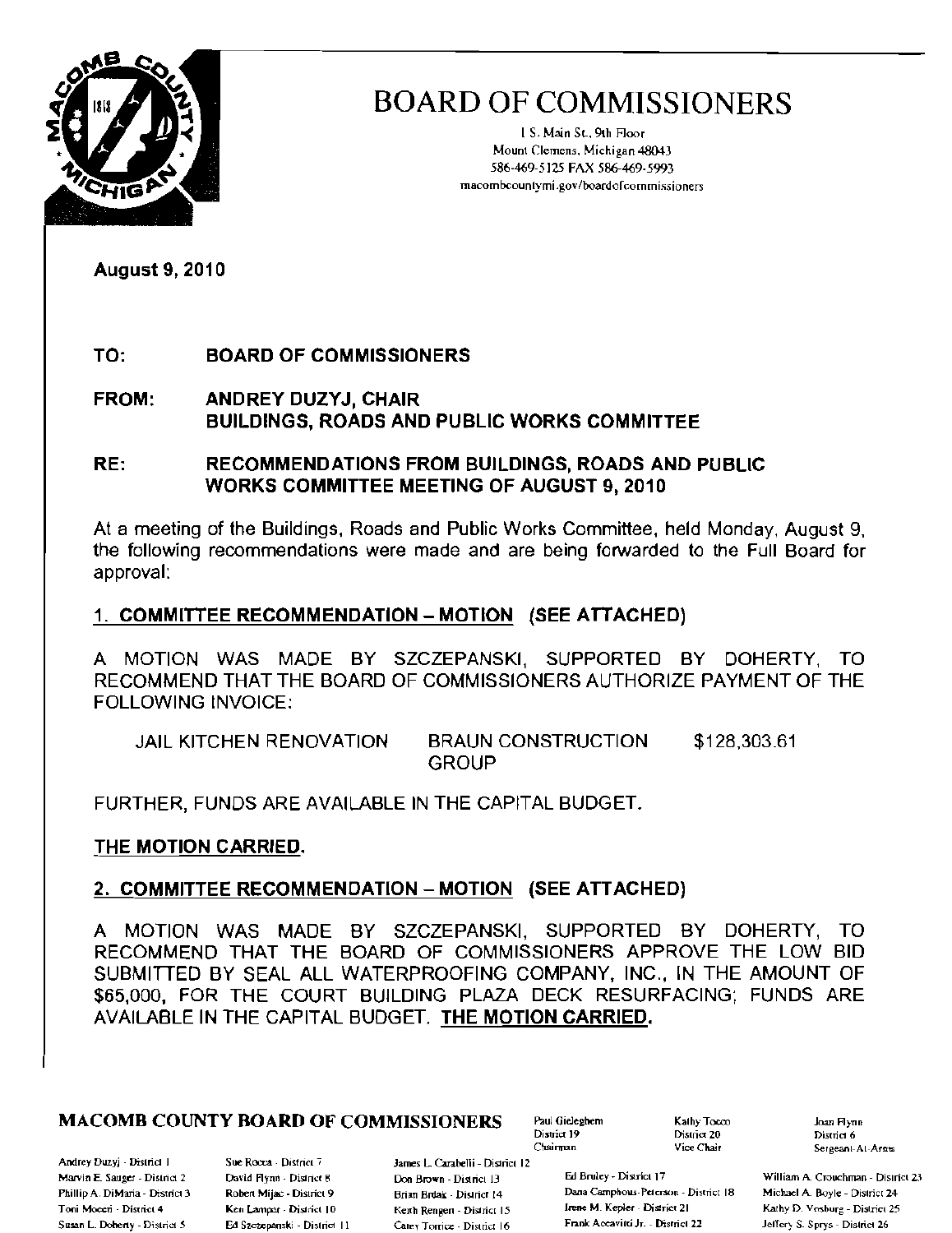## COMMITTEE RECOMMENDATIONS BUILDINGS, ROADS & PUBLIC WORKS COMMITTEE AUGUST 9, 2010 PAGE 2

## 3. COMMITTEE RECOMMENDATION - MOTION (SEE ATTACHED)

A MOTION WAS MADE BY SPRYS, SUPPORTED BY BOYLE, TO RECOMMEND THAT THE BOARD OF COMMISSIONERS APPROVE THE LOW BID SUBMITTED BY RAM CONSTRUCTION SERVICES, IN THE AMOUNT OF *\$80,000,* FOR THE *2010* PARKING STRUCTURE REPAIR/RESTORATION PROJECT; FUNDS ARE AVAILABLE IN THE CAPITAL BUDGET. THE MOTION CARRIED.

A MOTION TO ADOPT THE COMMITTEE REPORT WAS MADE BY CHAIR DUZYJ, SUPPORTED BY VICE-CHAIR CARABELLI.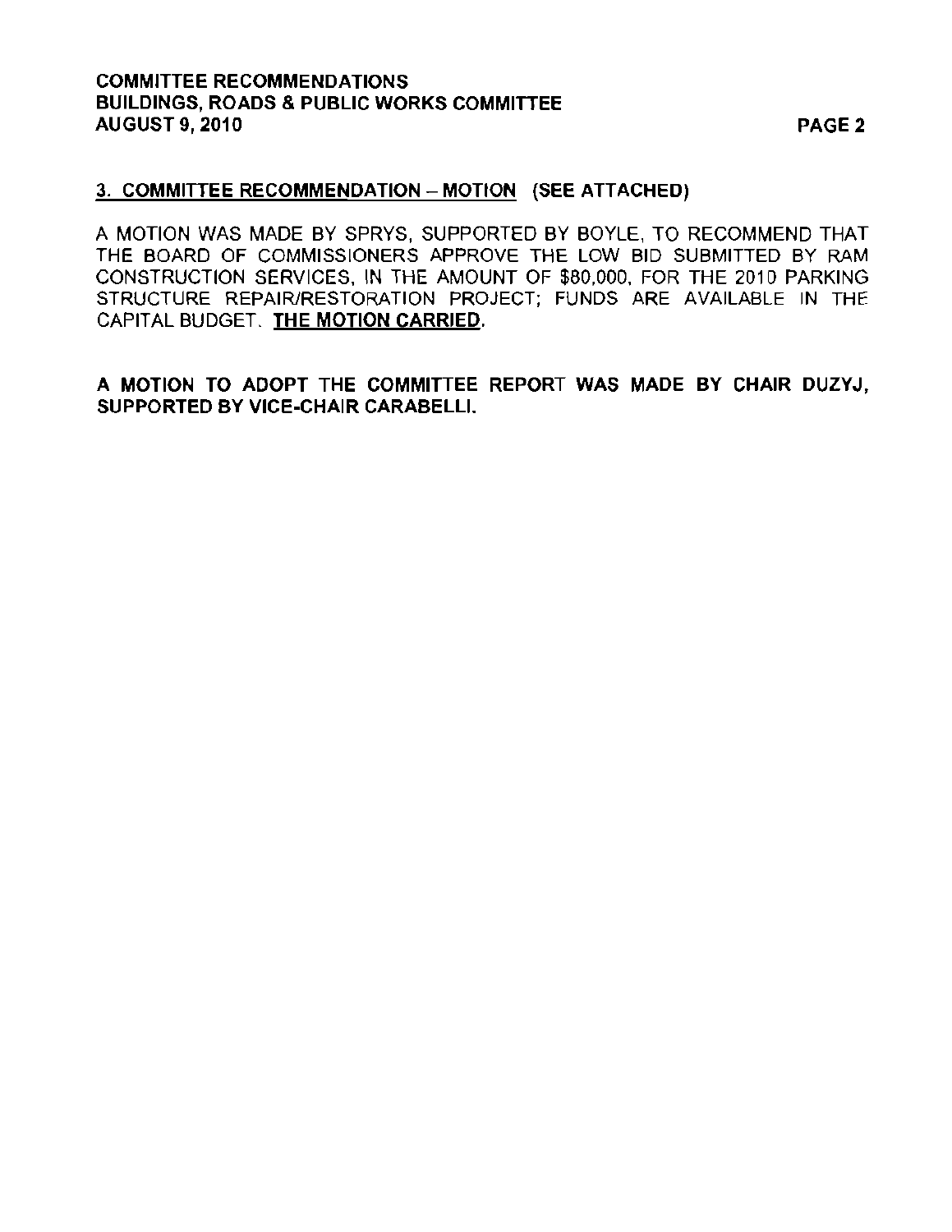RESOLUTION NO.

FULL BOARO MEETING DATE:

,

AGENDA ITEM:

#### MACOMB COUNTY. MICHIGAN

RESOLUTION TO: **Approve the invoice submitted by Braun Construction Group in the amount of \$128,303.61** 

**for service performed for the Jail Kitchen Renovation Project** 

**Funds for this Project are available in the Capital BUdget.** 

INTRODUCED BY: **Commissioner Andrey Duzyj, Chair** 

**Buildings, Roads & Public Works** 

#### COMMITTEE/MEETING DATE

Buildings, Roads & Public Works:8/09/10 8-19-10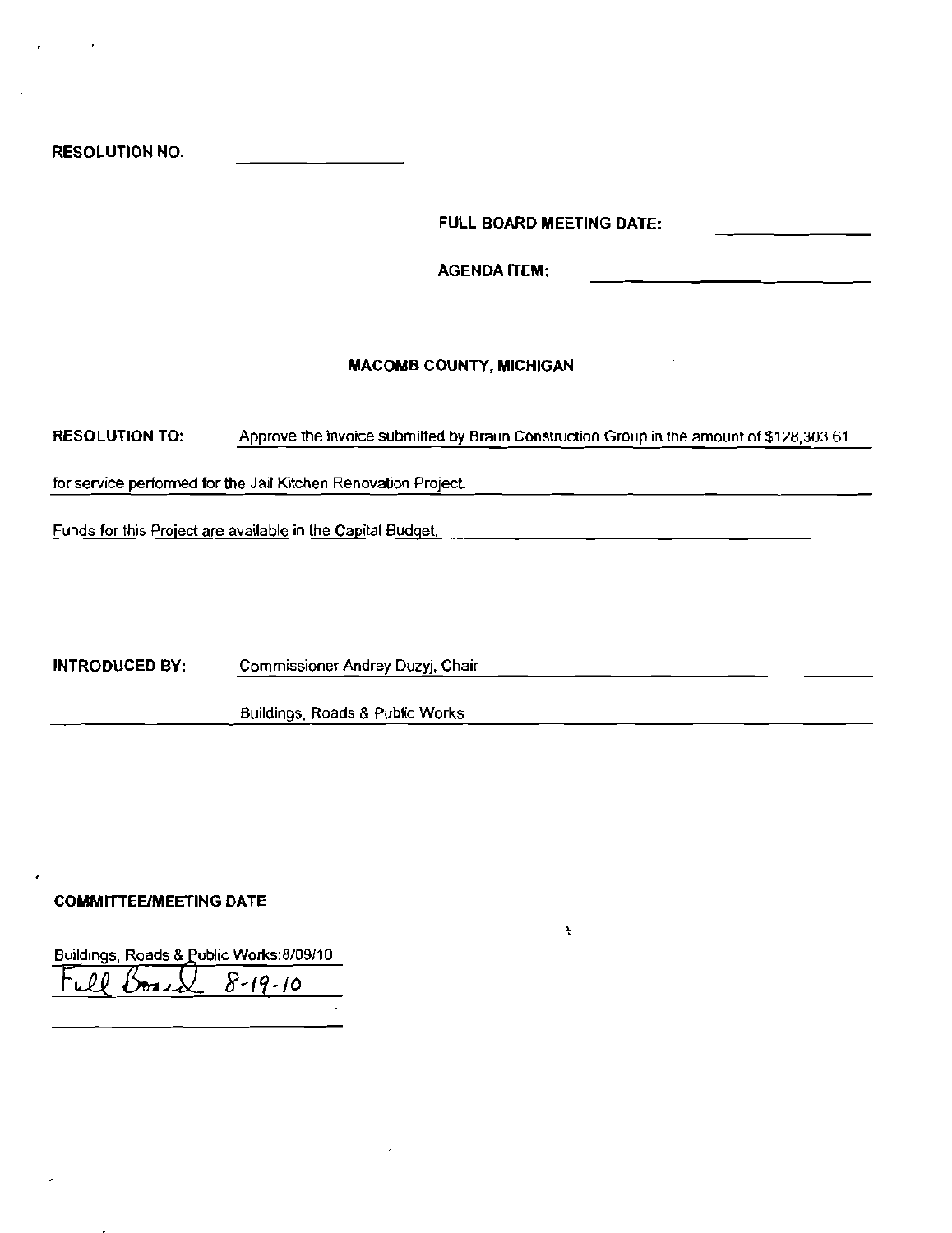RESOLUTION NO.

FULL BOARD MEETING DATE:

**AGENDA ITEM:** 

#### MACOMB COUNTY. MICHIGAN

RESOLUTION TO: Approve the low bid submitted by Seal All Waterproofing Company, Inc., in the amount of

\$65,000.00 for the Court Building Plaza Deck Resurfacing,

FUl1ds for the Project are available in the Capital Budget.

INTRODUCED BY: Commissioner Andrey Duzyj, Chair

BUildings, Roads & Public Works

#### COMMITTEE/MEETING DATE

Buildings, Roads & Public Works:8J09/10  $8 - 19 - 10$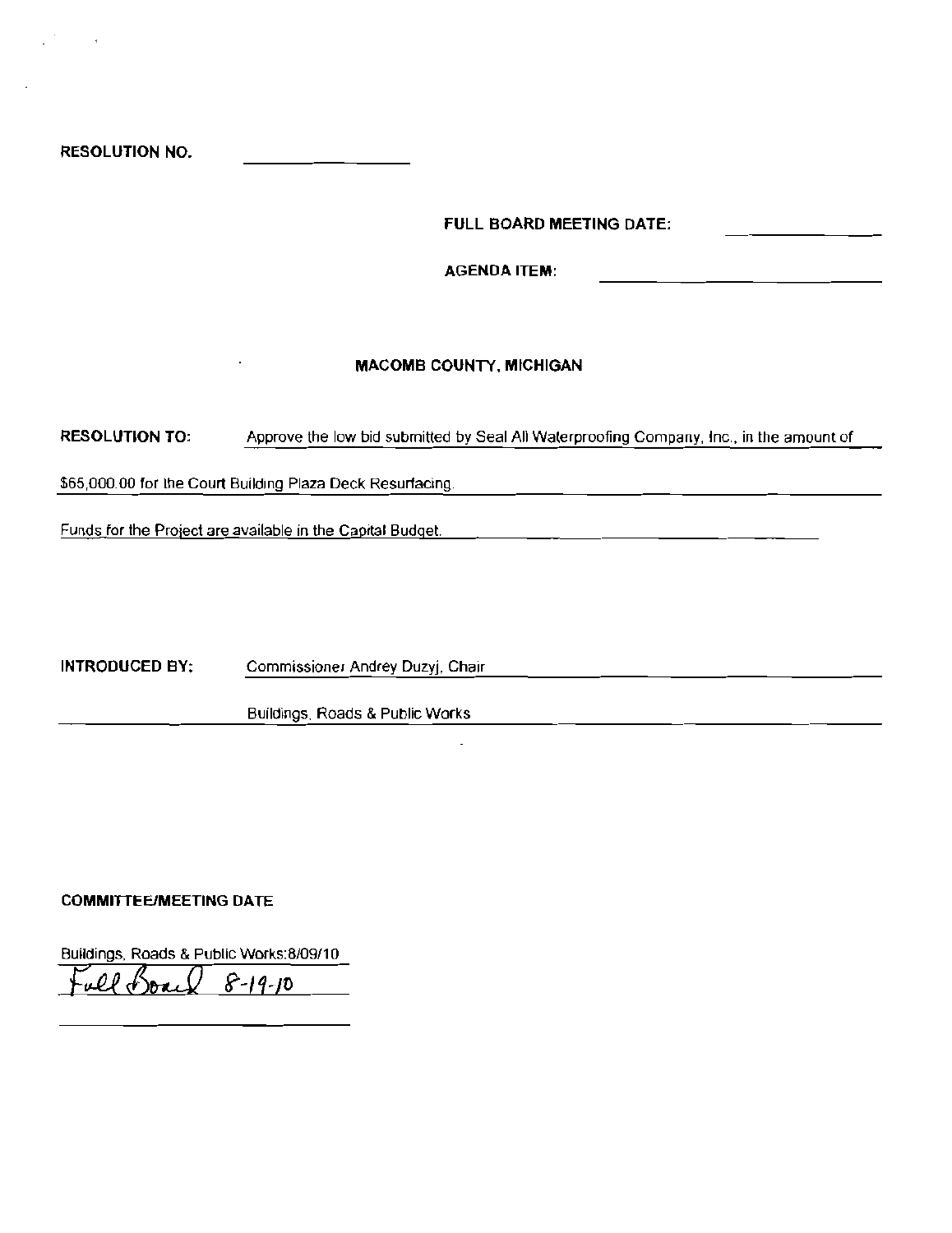FULL BOARD MEETING DATE:

AGENDA ITEM:

#### **MACOMB COUNTY, MICHIGAN**

RESOLUTION TO: Approve the low bid submitted by RAM Construction Services, in the amount of

\$80,000.00 for the 2010 Parking Structure Repair/Restoration Project.

Funds for the Project are available in the Capital Budget

INTRODUCED BY: Commissioner Andrey Duzyj, Chair

Buildings, Roads & Public Works

#### **COM MITTEE/MEETING DATE**

Buildings, Roads & Public Works:8109/10 *F..£RJ3J g--/HtJ*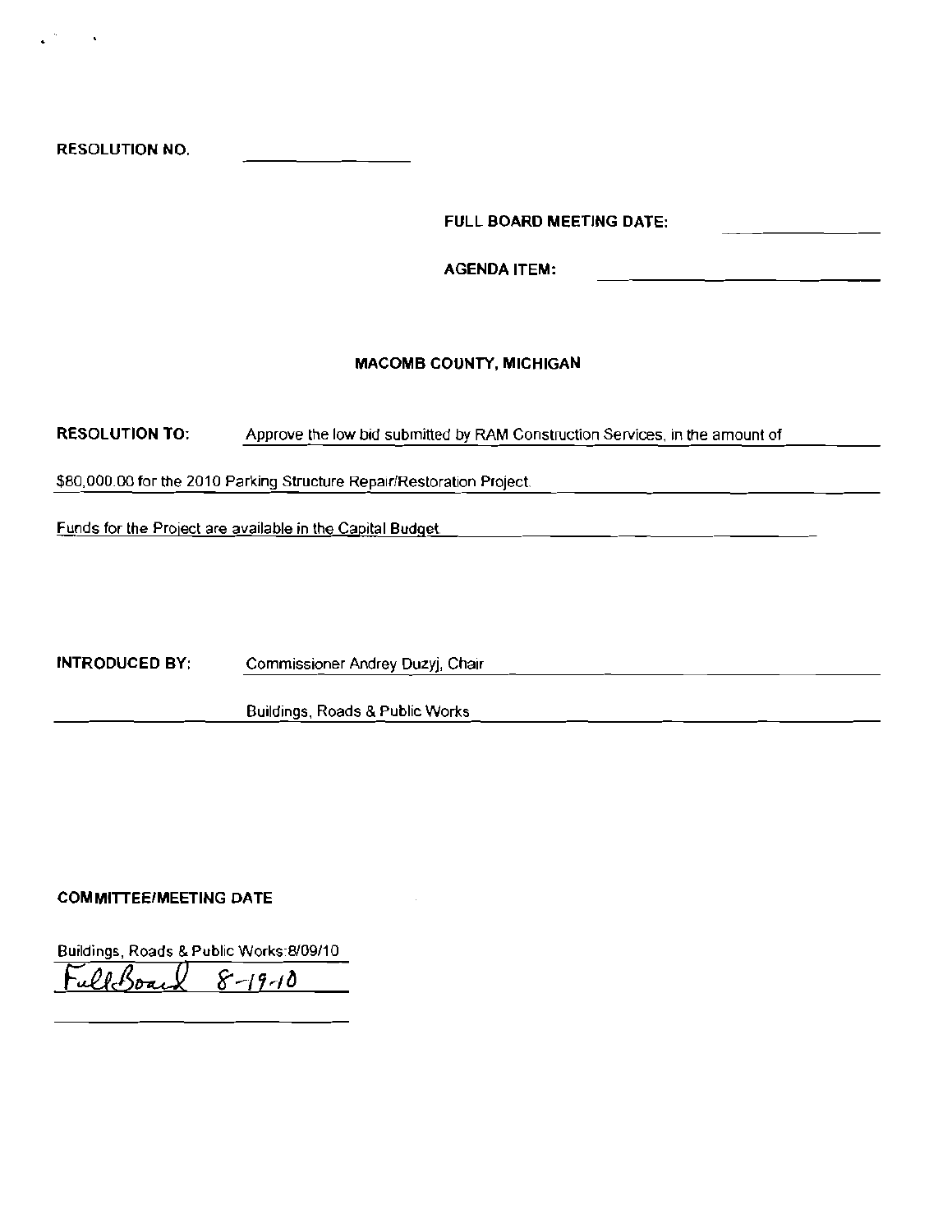

I S Main 51. 9th. Floor Mounl Clemens, Michigan 48043 586-469-5125 FAX 586·469-5993 macombcounlymi.gov/boardofcommissioners

AUGUST 10, 2010

TO: BOARD OF COMMISSIONERS

FROM: PHILLIP DiMARIA, CHAIR PUBLIC SAFETY AND CORRECTIONS COMMITTEE

RE: RECOMMENDATIONS FROM PUBLIC SAFETY AND CORRECTIONS COMMITTEE MEETING OF AUGUST 10, 2010

At a meeting of lhe Public Safety and Corrections Committee, held Tuesday, August 10, 2010, the following recommendations were made and are being forwarded to the Full Board for approval:

### 1. COMMITTEE RECOMMENDATION - MOTION (SEE ATTACHED)

A MOTION WAS MADE BY SAUGER, SUPPORTED BY DOHERTY, TO RECOMMEND THAT THE BOARD OF COMMISSIONERS AUTHORIZE TO EXTEND THE ARAMARK CONTRACT UNTIL THE JAIL KITCHEN RENOVATION IS COMPLETED. THE ESTIMATED COMPLETION TIME FOR KITCHEN RENOVATIONS IS NOVEMBER 1.2010. THE MOTION CARRIED.

#### 2. COMMITTEE RECOMMENDATION - MOTION (SEE ATTACHED)

A MOTION WAS MADE BY DOHERTY, SUPPORTED BY ROCCA, TO RECOMMEND THAT THE BOARD OF COMMISSIONERS AUTHORIZE THE RELEASE OF A REQUEST FOR PROPOSAL TO SELECT A VENDOR TO PROVIDE PROFESSIONAL COUNSELING SERVICES FOR THE SUPERVISION AND THERAPEUTIC SERVICES ATTHE JUVENILE JUSTICE CENTER. THE MOTION CARRIED.

## 3. COMMITTEE RECOMMENDATION - MOTION (SEE ATTACHED)

A MOTION WAS MADE BY DOHERTY, SUPPORTED BY SPRYS, TO RECOMMEND THAT THE BOARD OF COMMISSIONERS AUTHORIZE TO EXTEND THE CURRENT PRISONER HEALTH SERVICES AGREEMENT THROUGH DECEMBER 31, 2010. THERE ARE NO ADDITIONAL CHANGES TO THE CONTRACT. IT IS EXPECTED THAT AN RFP TO RE-BID THIS CONTRACT WILL BE ISSUED SOON. THE MOTION CARRIED.

### A MOTION TO ADOPT THE COMMITTEE REPORT WAS MADE BY CHAIR DiMARIA, SUPPORTED BY VICE CHAIR BOYLE.

## **MACOMB COUNTY BOARD OF COMMISSIONERS** Paul Gieleghern  $\overrightarrow{K}$ athy Tocos Joan Flynn

Andrey Duzyj - District I Sue Rocca - District 7 James L. Carabelli - District 12

Oistrics 19 District 20<br>Chairman Vice Chair

Philiip A. DiMaria - District 3 Robert Mijac - District 9 flexing Brian Bodak - District 14 Dane Camphous-Peterson - District 18 Michael A. Boyle - District 24 de animar - District 25 feeth Repert - District 15 feeth Keple Toni Moceri - District 4 Ken Lampar - District 10 Keith Rengert - District 15 Inche M. Kepler - District 21 Kathy D. Vosburg - District 25 Susan L. Doberty - District 5 Ed Szczepanski - District 11 Carey Torrice - District 16 Frank Ascavitri Ir. - District 22 Jeffery S. Sprys - District 26

Vice Chair "Sergeant-At-Arms"

Marvin E. Sauger - District 2 David Flynn - District 8 Doo Brown - District 13 Ed Bruley - District 17 William A. Crouchman - District 23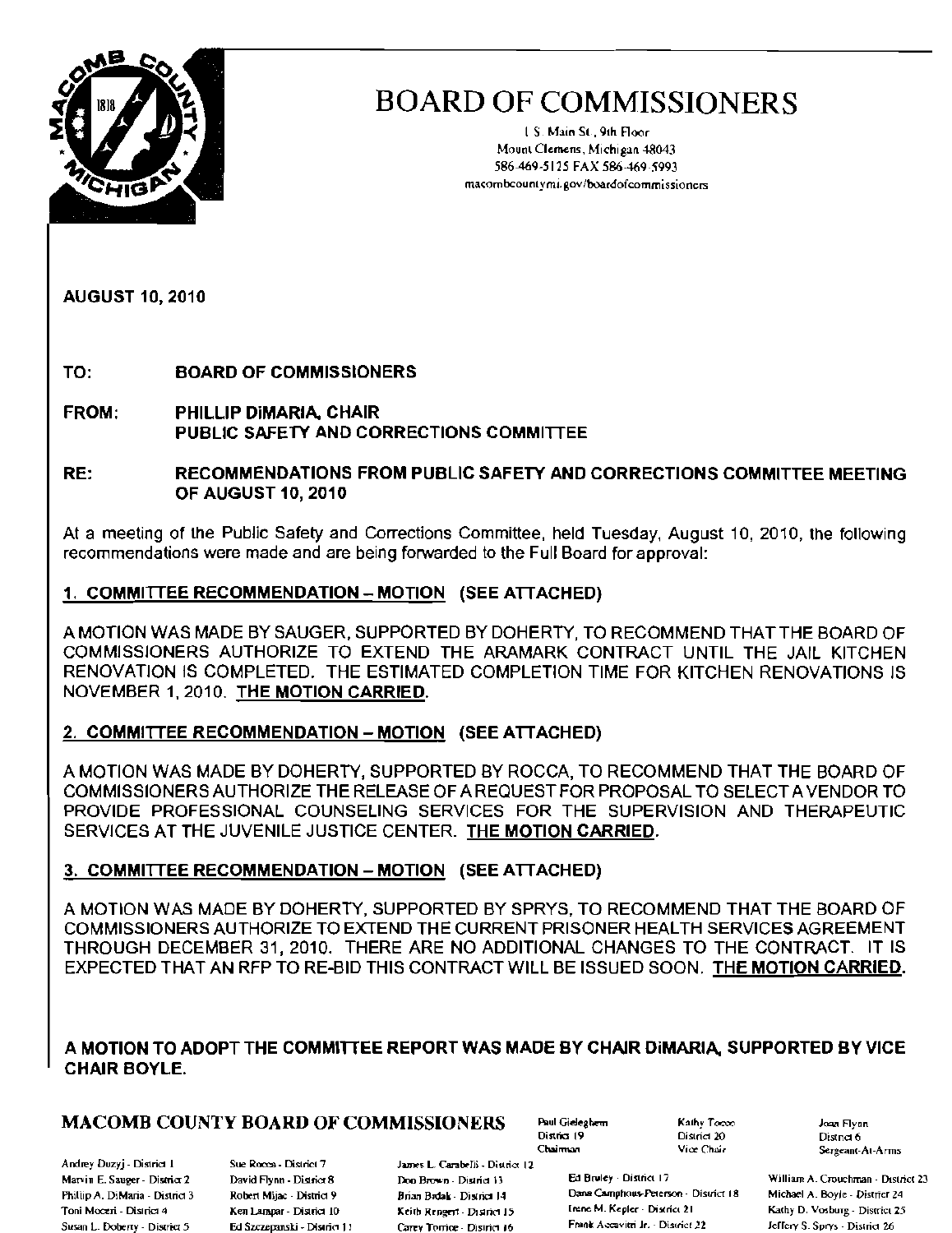RESOLUTION NO.. \_ FULL BOARD MEETING DATE: \_ AGENDA ITEM: \_\_\_\_\_\_\_\_\_

## MACOMB COUNTY, MICHIGAN

## RESOLUTION

**TO: Obtain the authorization of the Board of Commissioners to extend the Aramark contract until the jail kitchen renovation is completed. The estimated completion time for kitchen renovations is November 1, 2010.** 

INTRODUCED BY: Phillip A. DiMaria, Chairman, Public Safely & Corrections **Committee** 

COMMITIEE/MEETING DATE **Public Safety & Corrections I\. 0-./( <l.**  August 10, 2010 **f**\\\\

Full Board 8-19-10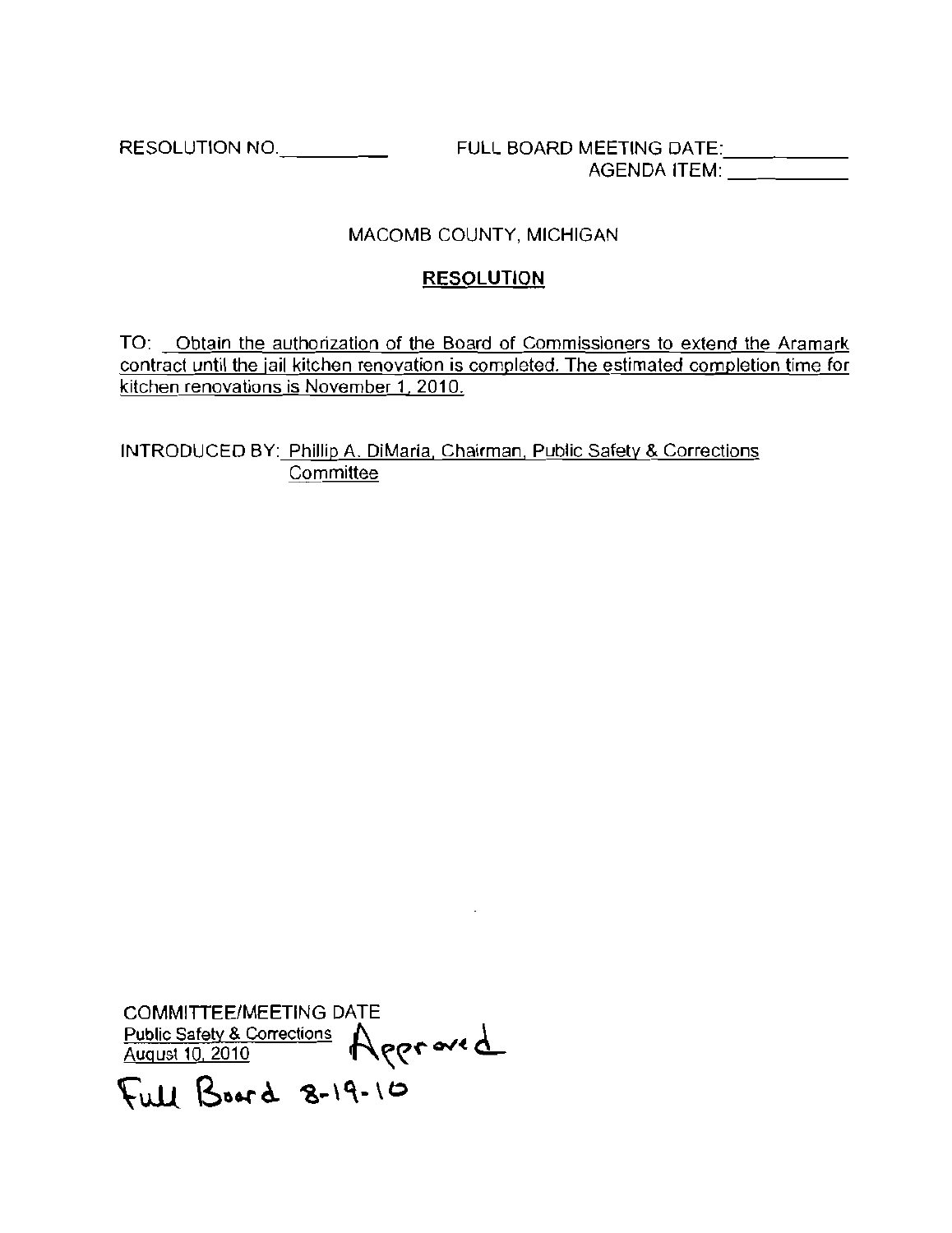RESOLUTION NO. \_ FULL BOARD MEETING DATE: \_

AGENDA ITEM: \_\_\_\_\_\_\_\_\_\_\_\_\_\_\_\_

## MACOMB COUNTY, MICHIGAN

**RESOLUTION TO: Authorize the release of a Request for Proposal to select a vendor to**  provide professional counseling services for the supervision and therapeutic services at the **Juvenile Justice Center.** 

**INTRODUCED BY: Phillip DiMaria, Commissioner** 

Committee / Meeting Date

 $\sim 10^7$ 

PSC 8-10-10 Approved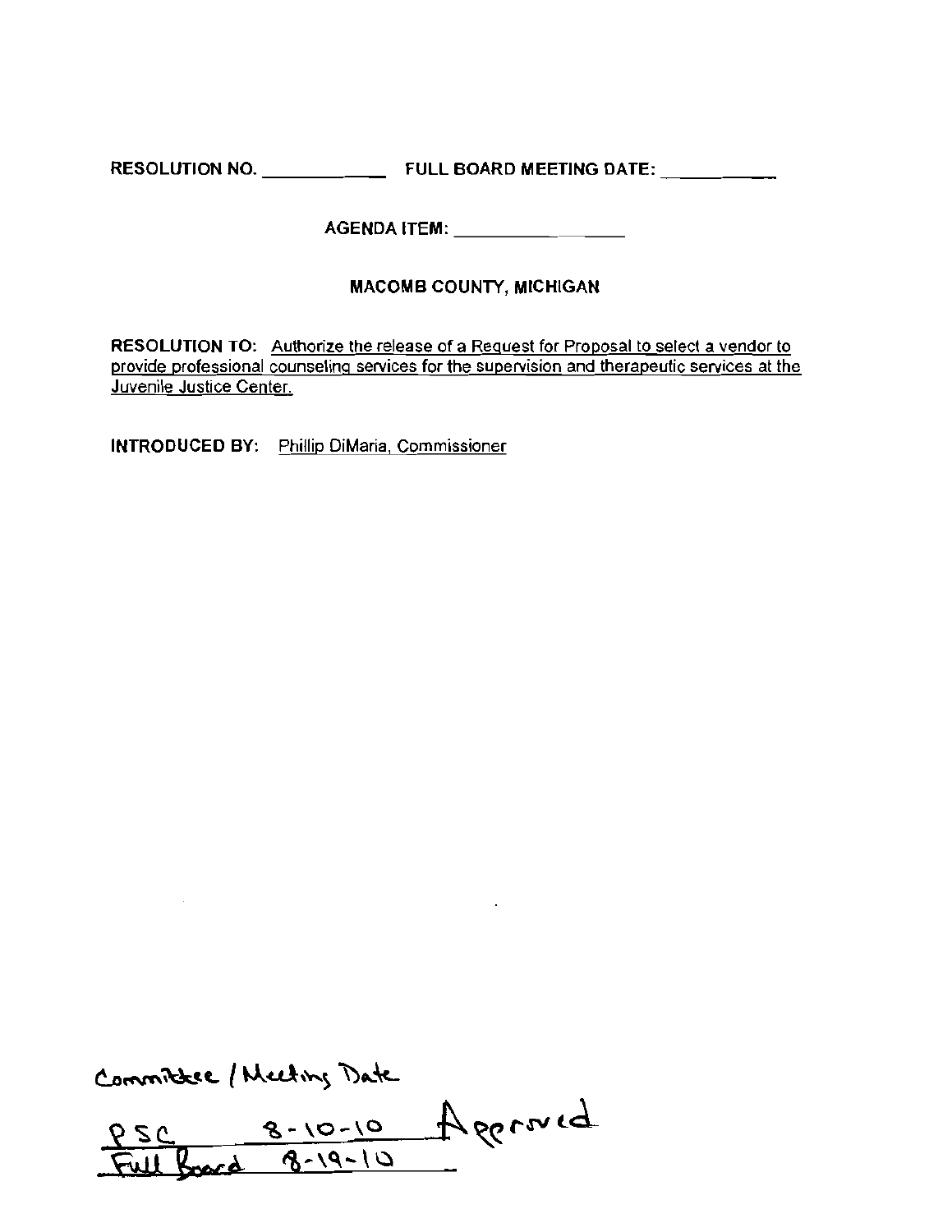RESOLUTION NO. \_ FULL BOARD MEETING DATE: August 19,2010

AGENDA ITEM:

## MACOMB COUNTY MICHIGAN

RESOLUTION TO: Extend the current Prisoner Health Services Agreement through 12/31/10, There are no additional changes to the contract. It is expected that an RFP to re-bid this contract **will be issued soon.** 

## INTRODUCED BY: Commissioner Phillip Dimaria, Chair

COMMITTEE / MEETING DATE

Public Safety & Corrections Committee / August 10, 2010  $\bigcup_{Q \geq \Gamma} Q \cup Q$ 

Full Board 8-19-10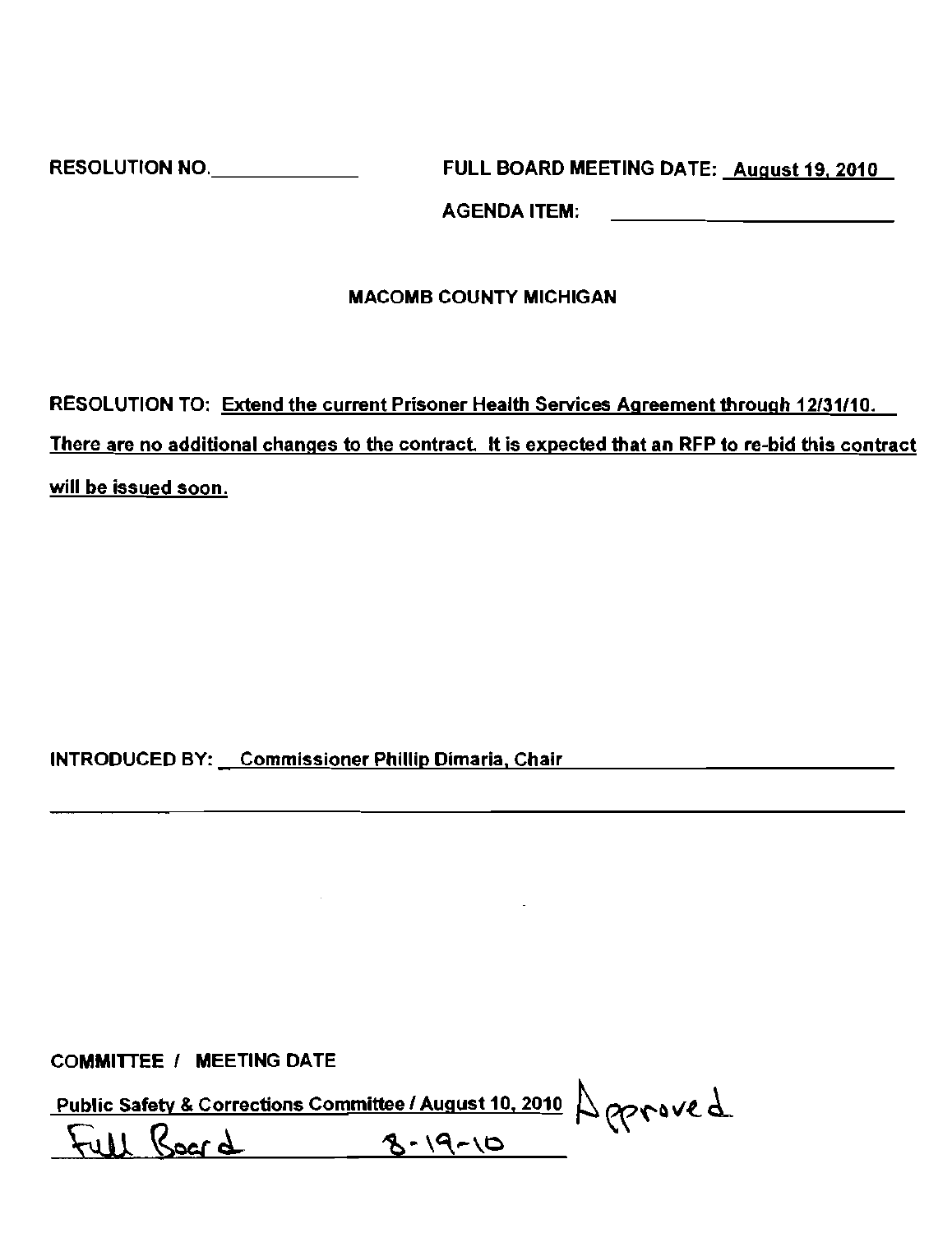

1.S. Main St., 9th Floor Mount Clemens, Michigan 48043 586-469-5125 FAX 586-469-5993 macombcountymi.gov/boardofcommissioners

**August 11, 2010** 

TO: **BOARD OF COMMISSIONERS** 

**FROM: KATHY VOSBURG, CHAIR ADMINISTRATIVE SERVICES COMMITTEE** 

#### RE: **RECOMMENDATION FROM ADMINISTRATIVE SERVICES COMMITTEE MEETING OF AUGUST 11, 2010**

At a meeting of the Administrative Services Committee, held Wednesday, August 11, 2010, the following recommendation was made and is being forwarded to the Full Board for approval:

## 1. COMMITTEE RECOMMENDATION - MOTION (SEE ATTACHED)

A MOTION WAS MADE BY J. FLYNN, SUPPORTED BY SAUGER, TO RECOMMEND THAT THE BOARD OF COMMISSIONERS APPROVE AN AMENDMENT TO THE BOARD POLICY FOR RESOLUTIONS REQUESTED BY A COMMISSIONER TO INCREASE THE COST FROM \$7.75 TO \$23 FOR EACH RESOLUTION REQUESTED BY A COMMISSIONER AFTER THEIR ANNUAL ALLOTMENT OF SIX. THE MOTION CARRIED.

A MOTION TO ADOPT THE COMMITTEE REPORT WAS MADE BY CHAIR VOSBURG. SUPPORTED BY VICE-CHAIR SAUGER.

## **MACOMB COUNTY BOARD OF COMMISSIONERS**

Andrey Duzyj - District J Marvin E. Sauger - District 2 Phillip A. DiMana - District 3. Toni Mocen - District 4 Susan L. Doherty - Distnet 5

Sue Rocea - District 7 David Flynn - District 8 Robert Mijac - District 9 Ken Lampar - District 10 Ed Szczepanski - District 11 James L. Carabelli - Distnet 12 Don Brown - District 13 Brian Brdak - District 14 Keith Rengert - District 15 Carey Torrice - District 16

Paul Gieleghem District 19 Chairman

Kathy Torco District 20 Vice Chair

Ed Bruley - District 17 Dana Camphous-Peterson - District 18 Irene M. Kepler - District 21 Frank Accavitti Jr. - District 22

Joan Flynn District 6 Sergeant-At-Arms

William A. Crouchman - District 23 Michael A. Boyle - District 24 Kathy D. Vosburg - District 25 Jeffery S. Sprys - District 26